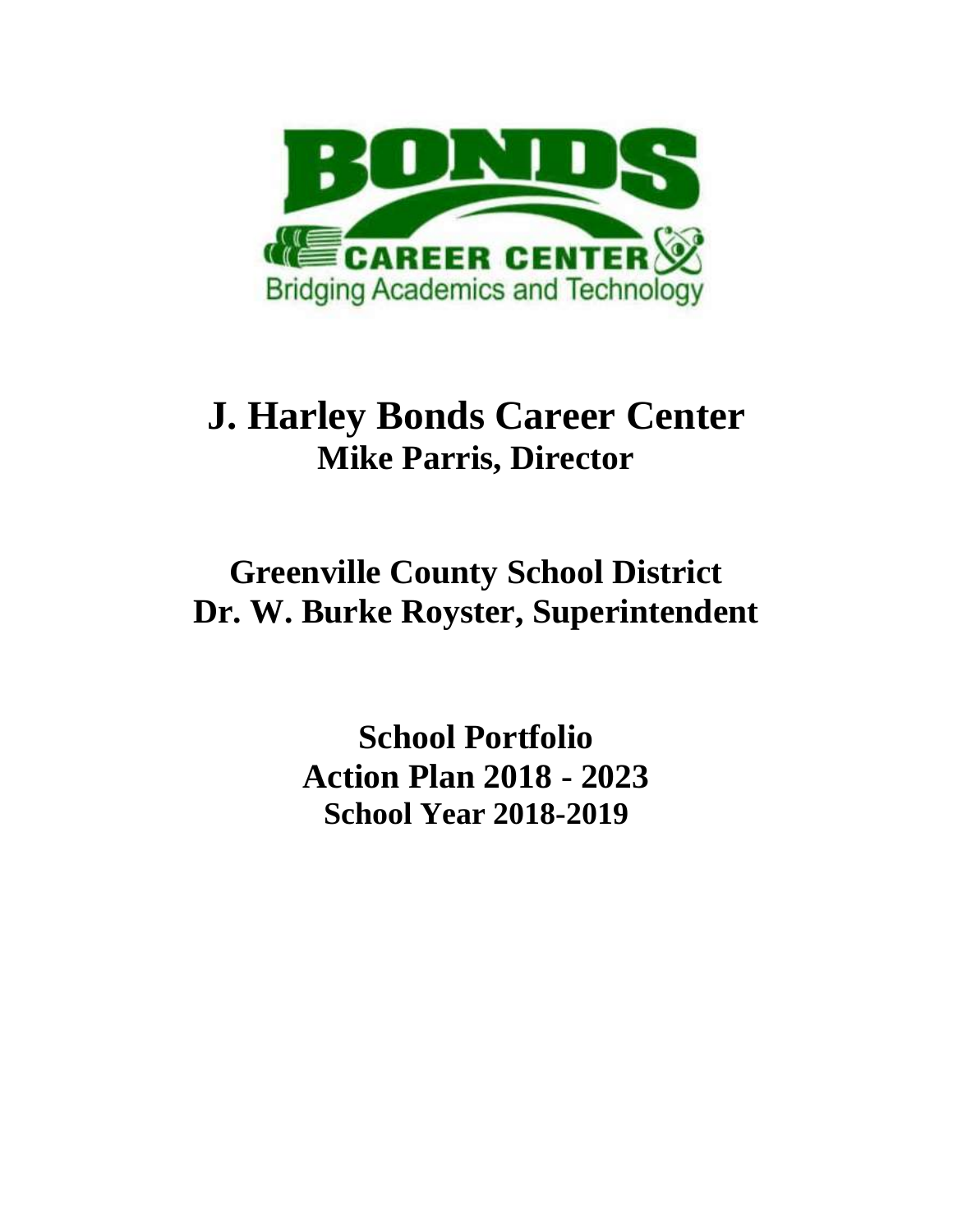#### SCHOOL RENEWAL PLAN COVER PAGE

#### SCHOOL NAME: J. Harley Bonds Career Center

#### SCHOOL RENEWAL PLAN FOR YEARS 2018-19 through 2022-2023 (five years)

#### SCHOOL RENEWAL ANNUAL UPDATE FOR 2018-2019 (one year)

#### Required Signature Page

The school renewal plan, or annual update, includes elements required by the Early Childhood Development and Academic Assistance Act of 1993 (Act 135) (S.C. Code Ann. §59-139-10 et seq. (Supp. 2004)), the Education Accountability Act of 1998 (EAA) (S.C. Code Ann. §59-18-1300 et seq. (Supp. 2004)), and SBE Regulation 43-261. The signatures of the chairperson of the board of trustees, the superintendent, the principal, and the chairperson of the School Improvement Council, and the School Read to Succeed Literacy Leadership team lead are affirmation of active participation of key stakeholders and alignment with Act 135 and EAA requirements.

#### Assurances for the School Renewal Plans

The assurance pages following this page have been completed and the district superintendent's and school principal's signature below attests that the school/district complies with all applicable assurances requirements including ACT 135 assurance pages.

#### **SUPERINTENDENT**

| Dr. W. Burke Royster | Wante Roystr     | 8/15/18 |
|----------------------|------------------|---------|
| PRINTED NAME         | <b>SIGNATURE</b> | DATE    |

**PRINCIPAL** 

| .<br>Michael L. Parris |                  | 8/1/2018 |
|------------------------|------------------|----------|
| PRINTED NAME           | <b>SIGNATURE</b> | DATE     |

#### **CHAIRPERSON, BOARD OF TRUSTEES**

| <b>Charles J. Saylors</b> |  |
|---------------------------|--|
| PRINTED NAME              |  |

#### CHAIRPERSON, SCHOOL IMPROVEMENT COUNCIL

|              |                  | 8/1/2018 |
|--------------|------------------|----------|
| Mandy Gibson | Mandy Glann      |          |
| PRINTED NAME | <b>SIGNATURE</b> | DATE     |

### SCHOOL READ TO SUCCEED LITERACY LEADERSHIP TEAM LEAD

| N/A          |                  |      |
|--------------|------------------|------|
| PRINTED NAME | <b>SIGNATURE</b> | DATE |

SCHOOL ADDRESS: 505 North Main Street Greer, SC 29650

SCHOOL TELEPHONE: (864) 355-8081

PRINCIPAL E-MAIL ADDRESS: mparris@greenville.kl2.sc.us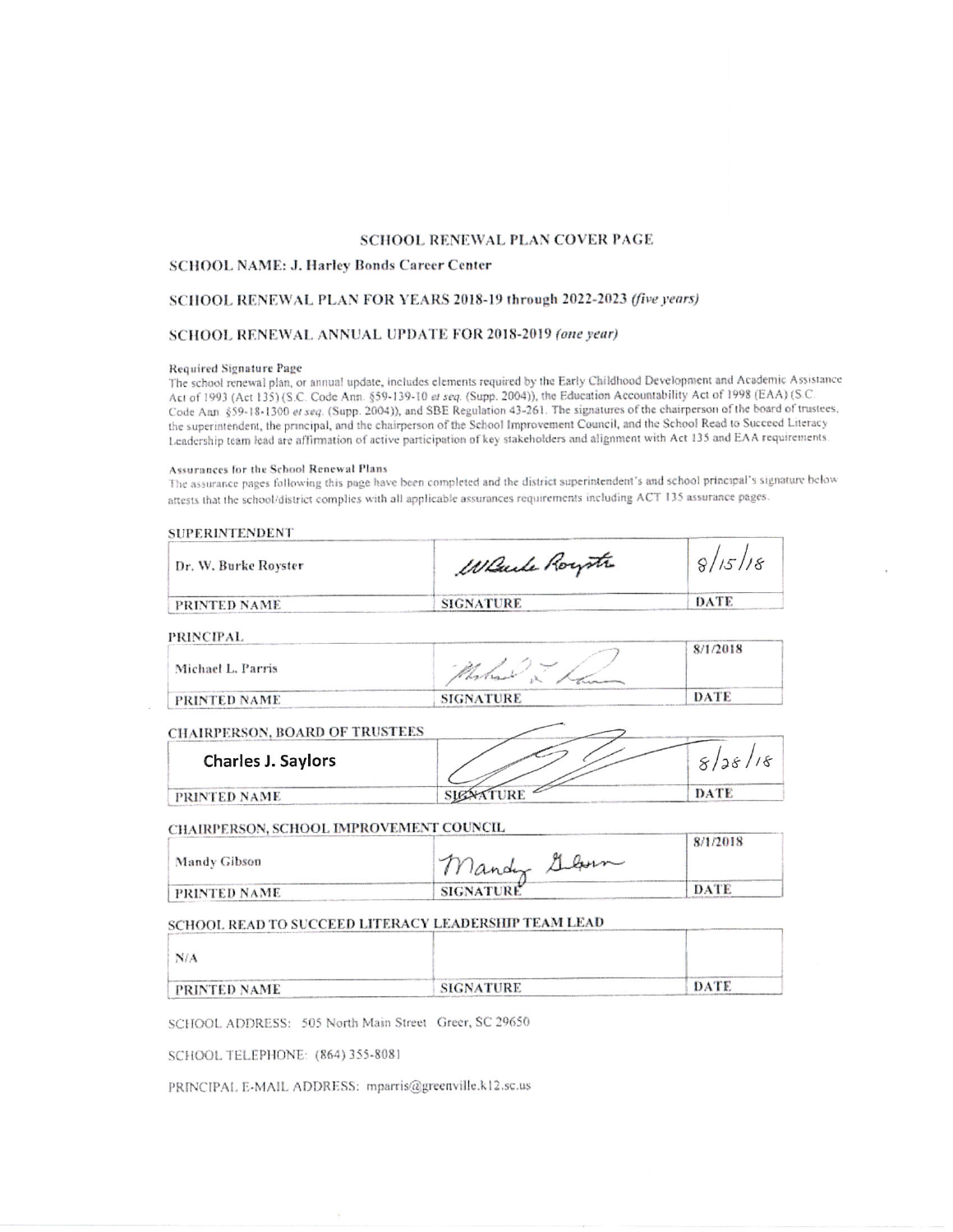## **STAKEHOLDER INVOLVEMENT FOR SCHOOL PLAN**

List the name of persons who were involved in the development of the school renewal plan. A participant for each numbered category is required.

| <b>POSITION</b>                | <i>NAME</i>            |
|--------------------------------|------------------------|
| 1. PRINCIPAL:                  | Mike Parris            |
| 2. TEACHER:                    | John Romano            |
| 3. PARENT/GUARDIAN:            | <b>Shellie Roberts</b> |
| 4. COMMUNITY MEMBER:           | <b>Katie Collins</b>   |
| 5. SCHOOL IMPROVEMENT COUNCIL: | <b>Mandy Gibson</b>    |

6. **OTHERS**\* (May include school board members, administrators, School Improvement Council members, students, PTO members, agency representatives, university partners, etc.)

|                    | <b>POSITION</b>           | <b>NAME</b>                          |  |
|--------------------|---------------------------|--------------------------------------|--|
|                    | <b>Assistant Director</b> | <b>Avery Davis</b>                   |  |
|                    | <b>School Counselor</b>   | <b>Anna Chappell</b>                 |  |
| Teacher            |                           | Chris Harvey                         |  |
| Teacher            |                           | Karen Bruce                          |  |
|                    |                           |                                      |  |
|                    |                           |                                      |  |
| Teacher<br>Teacher |                           | <b>Eddie Squires</b><br>Lisa Holcomb |  |

**\*REMINDER:** If state or federal grant applications require representation by other stakeholder groups, it is appropriate to include additional stakeholders to meet those requirements and to ensure that the plans are aligned.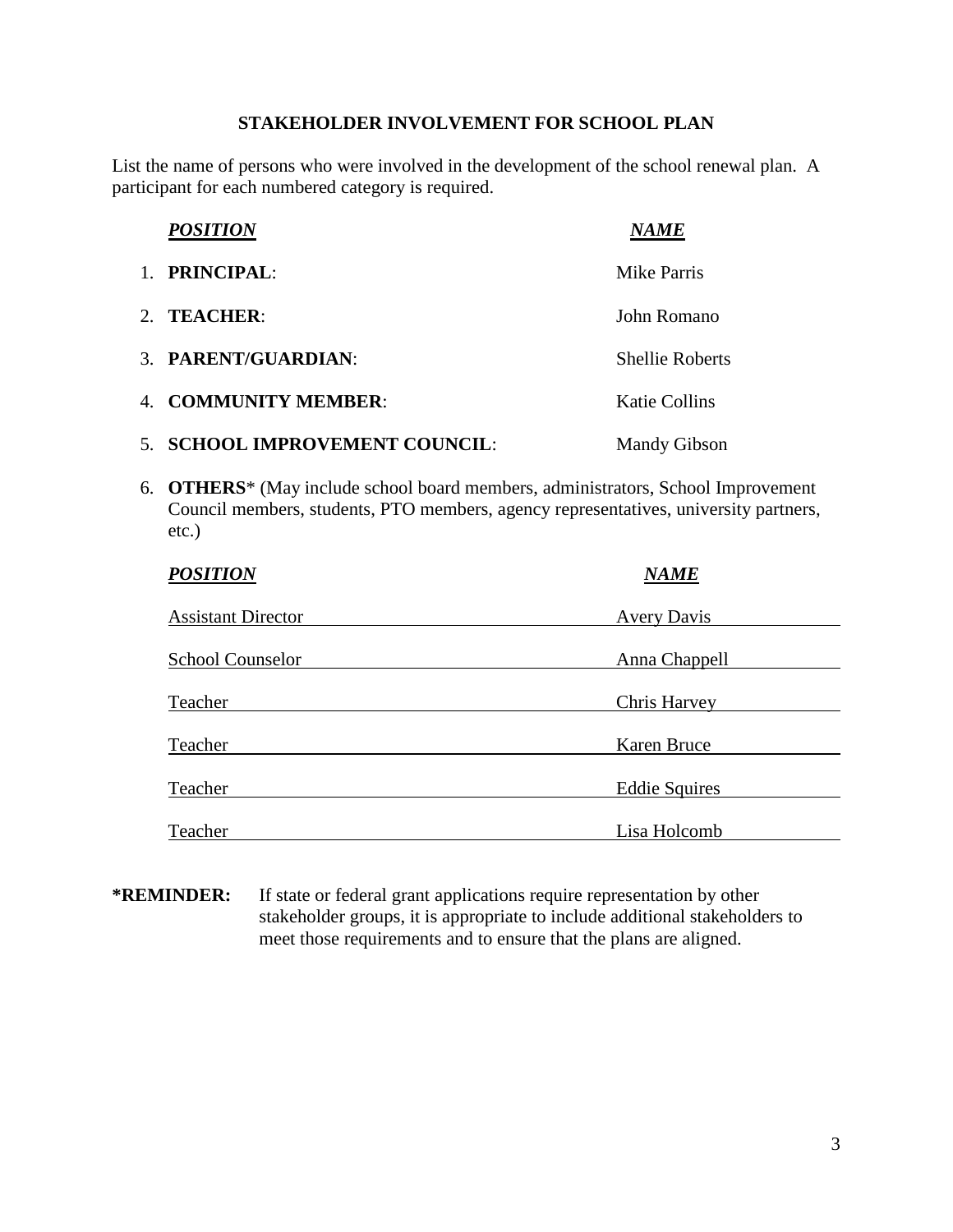## **ASSURANCES FOR SCHOOL PLAN Act 135 Assurances**

Assurances, checked by the principal, attest that the district complies with all applicable Act 135 requirements.

### **Early Childhood Development and Academic Assistance Act (Act 135) Assurances**

(S.C. Code Ann §59-139-10 *et seq.* (Supp. 2004))

| O<br>O<br>⊙       | No               | Yes Academic Assistance, PreK-3<br>The school makes special efforts to assist children in PreK-3 who demonstrate a need for extra or<br>alternative instructional attention (e.g., after-school homework help centers, individual tutoring,<br>and group remediation).                                                                                                                                                                                                                                                                                                                                                                                                                                                                                                                                                                                                                                                                                                                                                |
|-------------------|------------------|-----------------------------------------------------------------------------------------------------------------------------------------------------------------------------------------------------------------------------------------------------------------------------------------------------------------------------------------------------------------------------------------------------------------------------------------------------------------------------------------------------------------------------------------------------------------------------------------------------------------------------------------------------------------------------------------------------------------------------------------------------------------------------------------------------------------------------------------------------------------------------------------------------------------------------------------------------------------------------------------------------------------------|
|                   | N/A              |                                                                                                                                                                                                                                                                                                                                                                                                                                                                                                                                                                                                                                                                                                                                                                                                                                                                                                                                                                                                                       |
| ۰<br>O<br>O       | No<br>N/A        | Yes   Academic Assistance, Grades 4-12<br>The school makes special efforts to assist children in grades 4-12 who demonstrate a need for<br>extra or alternative instructional attention (e.g., after-school homework help centers, individual<br>tutoring, and group remediation).                                                                                                                                                                                                                                                                                                                                                                                                                                                                                                                                                                                                                                                                                                                                    |
| ⊙<br>O<br>O       | No               | <b>Parent Involvement</b><br>Yes The school encourages and assists parents in becoming more involved in their children's<br>education. Some examples of parental involvement initiatives include making special efforts to<br>meet with parents at times more convenient for them; providing parents with their child's<br>individual test results and an interpretation of the results; providing parents with information on<br>$N/A$ the district's curriculum and assessment program; providing frequent, two way communication<br>between home and school; providing parents an opportunity to participate on decision making<br>groups; designating space in schools for parents to access educational resource materials;<br>including parent involvement expectations as part of the principal's and superintendent's<br>evaluations; and providing parents with information pertaining to expectations held for them by<br>the school system, such as ensuring attendance and punctuality of their children. |
| ⊙<br>О<br>O       | Yes<br>No<br>N/A | <b>Staff Development</b><br>The school provides staff development training for teachers and administrators in the teaching<br>techniques and strategies needed to implement the school/district plan for the improvement of<br>student academic performance. The staff development program reflects requirements of Act 135,<br>the EAA, and the National Staff Development Council's revised Standards for Staff Development.                                                                                                                                                                                                                                                                                                                                                                                                                                                                                                                                                                                        |
| $\odot$<br>O<br>O | Yes<br>No<br>N/A | <b>Technology</b><br>The school integrates technology into professional development, curriculum development, and<br>classroom instruction to improve teaching and learning.                                                                                                                                                                                                                                                                                                                                                                                                                                                                                                                                                                                                                                                                                                                                                                                                                                           |
| ⊙<br>О            | Yes<br>No<br>N/A | <b>Innovation</b><br>The school uses innovation funds for innovative activities to improve student learning and<br>accelerate the performance of all students.                                                                                                                                                                                                                                                                                                                                                                                                                                                                                                                                                                                                                                                                                                                                                                                                                                                        |
| ⊙                 | No<br>N/A        | Yes   Collaboration<br>The school (regardless of the grades served) collaborates with health and human services agencies<br>(e.g., county health departments, social services departments, mental health departments, First<br>Steps, and the family court system).                                                                                                                                                                                                                                                                                                                                                                                                                                                                                                                                                                                                                                                                                                                                                   |
|                   |                  | <b>Developmental Screening</b><br>Yes The school ensures that the young child receives all services necessary for growth and<br>development. Instruments are used to assess physical, social, emotional, linguistic, and cognitive                                                                                                                                                                                                                                                                                                                                                                                                                                                                                                                                                                                                                                                                                                                                                                                    |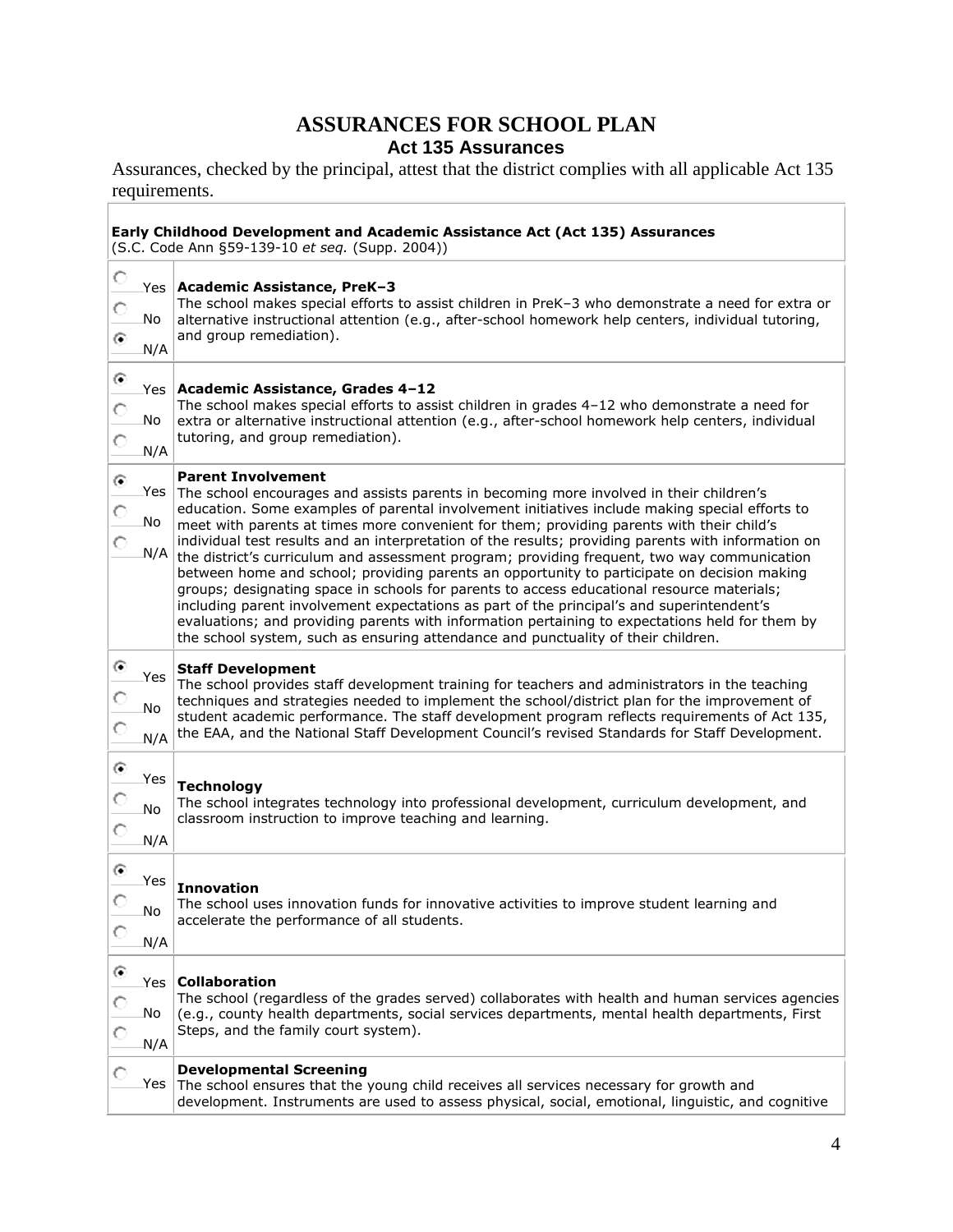| O<br>⊙  | No      | developmental levels. This program normally is appropriate at primary and elementary schools,<br>although screening efforts could take place at any location.                                                                                                                                                                                                                                                                                                                                                                                                                                                                                                                                                                                                                                                                                                                                                                    |
|---------|---------|----------------------------------------------------------------------------------------------------------------------------------------------------------------------------------------------------------------------------------------------------------------------------------------------------------------------------------------------------------------------------------------------------------------------------------------------------------------------------------------------------------------------------------------------------------------------------------------------------------------------------------------------------------------------------------------------------------------------------------------------------------------------------------------------------------------------------------------------------------------------------------------------------------------------------------|
|         | N/A     |                                                                                                                                                                                                                                                                                                                                                                                                                                                                                                                                                                                                                                                                                                                                                                                                                                                                                                                                  |
| $\circ$ | Yes $ $ | <b>Half-Day Child Development</b>                                                                                                                                                                                                                                                                                                                                                                                                                                                                                                                                                                                                                                                                                                                                                                                                                                                                                                |
| O       | No      | The school provides half-day child development programs for four-year-olds (some districts fund<br>full-day programs). The programs usually function at primary and elementary schools. However,                                                                                                                                                                                                                                                                                                                                                                                                                                                                                                                                                                                                                                                                                                                                 |
| ⊙       | N/A     | they may be housed at locations with other grade levels or completely separate from schools.                                                                                                                                                                                                                                                                                                                                                                                                                                                                                                                                                                                                                                                                                                                                                                                                                                     |
| $\circ$ | Yes $ $ | Developmentally Appropriate Curriculum for PreK-3                                                                                                                                                                                                                                                                                                                                                                                                                                                                                                                                                                                                                                                                                                                                                                                                                                                                                |
| O       | No      | The school ensures that the scope and sequence of the curriculum for PreK-3 are appropriate for<br>the maturation levels of students. Instructional practices accommodate individual differences in                                                                                                                                                                                                                                                                                                                                                                                                                                                                                                                                                                                                                                                                                                                              |
| ⊙       | N/A     | maturation level and take into account the student's social and cultural context.                                                                                                                                                                                                                                                                                                                                                                                                                                                                                                                                                                                                                                                                                                                                                                                                                                                |
|         |         | <b>Parenting and Family Literacy</b>                                                                                                                                                                                                                                                                                                                                                                                                                                                                                                                                                                                                                                                                                                                                                                                                                                                                                             |
| O       |         | Yes The school provides a four component program that integrates all of the following activities:                                                                                                                                                                                                                                                                                                                                                                                                                                                                                                                                                                                                                                                                                                                                                                                                                                |
| O       | No      | interactive literacy activities between parents and their children (Interactive Literacy Activities);<br>training for parents regarding how to be the primary teachers for their children and how to be full                                                                                                                                                                                                                                                                                                                                                                                                                                                                                                                                                                                                                                                                                                                     |
| ۵       |         | partners in the education of their children (parenting skills for adults, parent education); parent                                                                                                                                                                                                                                                                                                                                                                                                                                                                                                                                                                                                                                                                                                                                                                                                                              |
|         |         | N/A literacy training that leads to economic self-sufficiency (adult education); and an age-appropriate<br>education to prepare children for success in school and life experiences (early childhood<br>education). Family Literacy is not grade specific, but is generally most appropriate for parents of<br>children at the primary and elementary school levels and below as well as for secondary school<br>students who are parents. Family Literacy program goals are to strengthen parental involvement<br>in the learning process of preschool children ages birth through five years; to promote school<br>readiness of preschool children; to offer parents special opportunities to improve their literacy<br>skills and education; to provide parents a chance to recover from dropping out of school; and to<br>identify potential developmental delays in preschool children by offering developmental screening. |
| O       |         | Recruitment                                                                                                                                                                                                                                                                                                                                                                                                                                                                                                                                                                                                                                                                                                                                                                                                                                                                                                                      |
|         |         | Yes The district makes special and intensive efforts to recruit and give priority to serving those<br>parents or guardians of children, ages birth through five years, who are considered at-risk of                                                                                                                                                                                                                                                                                                                                                                                                                                                                                                                                                                                                                                                                                                                             |
| ⋒       | No      | school failure. "At-risk children are defined as those whose school readiness is jeopardized by any<br>of, but not limited to, the following personal or family situation(s): parent without a high school                                                                                                                                                                                                                                                                                                                                                                                                                                                                                                                                                                                                                                                                                                                       |
|         | N/A     | graduation or equivalency, poverty, limited English proficiency, significant developmental delays,<br>instability or inadequate basic capacity within the home and/or family, poor health (physical,<br>mental, emotional) and/or child abuse and neglect.                                                                                                                                                                                                                                                                                                                                                                                                                                                                                                                                                                                                                                                                       |
| ⊙       | Yes     | Coordination of Act 135 Initiatives with Other Federal, State, and District Programs                                                                                                                                                                                                                                                                                                                                                                                                                                                                                                                                                                                                                                                                                                                                                                                                                                             |
|         | No      | The district ensures as much program effectiveness as possible by developing a district-<br>wide/school-wide coordinated effort among all programs and funding. Act 135 initiatives are                                                                                                                                                                                                                                                                                                                                                                                                                                                                                                                                                                                                                                                                                                                                          |
|         |         | coordinated with programs such as Head Start, First Steps, Title I, and programs for students with<br>disabilities.                                                                                                                                                                                                                                                                                                                                                                                                                                                                                                                                                                                                                                                                                                                                                                                                              |
|         | N/A     |                                                                                                                                                                                                                                                                                                                                                                                                                                                                                                                                                                                                                                                                                                                                                                                                                                                                                                                                  |

# **Table of Contents**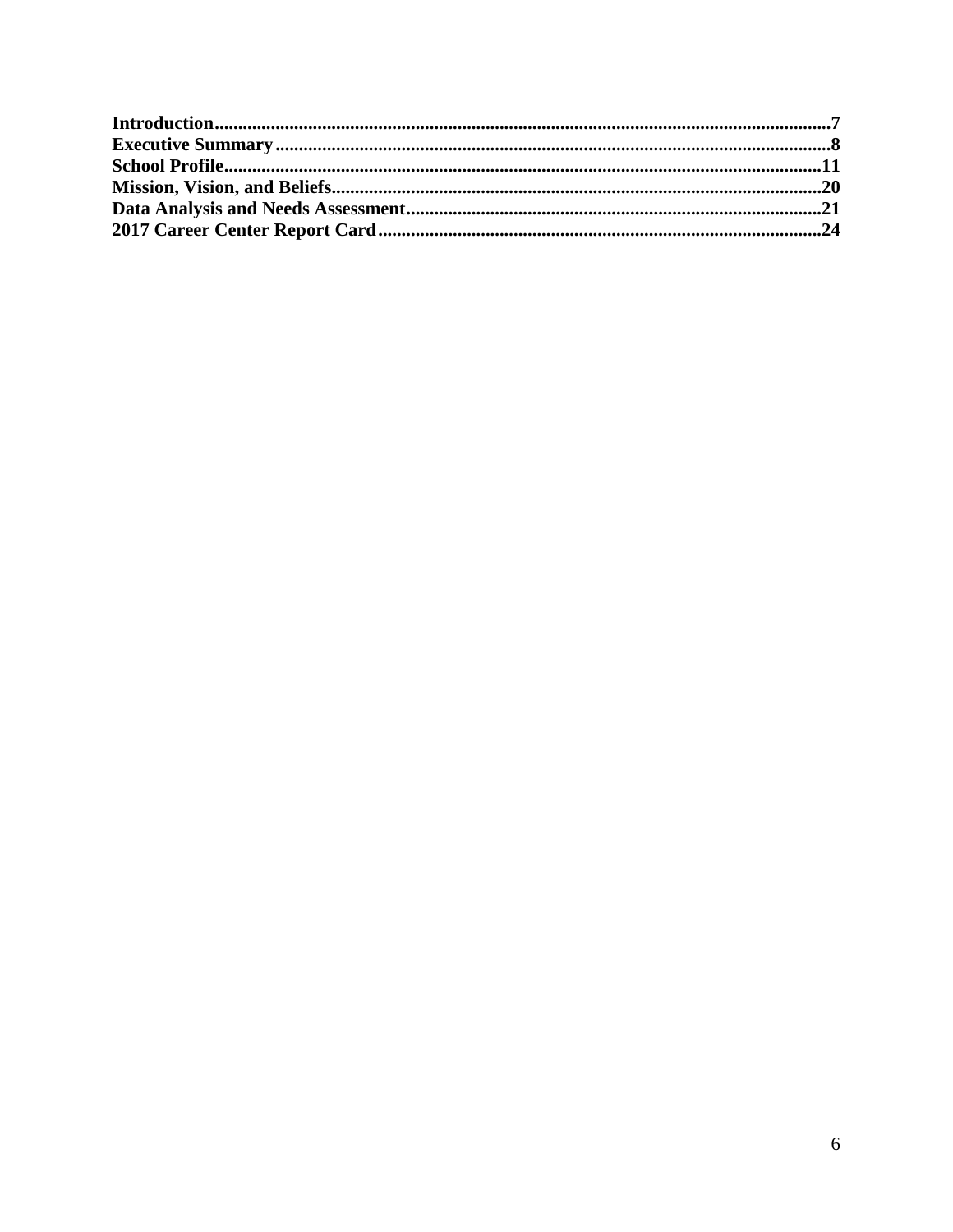## **INTRODUCTION**

In preparing for the new five-year renewal plan, the four career centers in the Greenville County School District were provided with an opportunity to define common goals for the centers in the areas of student achievement, teacher/administrator quality, and school climate. For the area of student achievement, the career centers decided to work on goals related to technical skill attainment, graduation rate, placement rate, and enrollment. In the area of teacher/administrator quality, the career centers agreed to work on the goal of increasing staff development hours relevant to Career and Technology Education. For the area of school climate, the career centers along with the other schools in Greenville County chose to work on goals related to the learning environment and school safety. It was on these eleven goals that the school portfolio committee worked during this process.

Through this process our staff met and discussed setting realistic goals for each area and the strategies to incorporate to achieve those goals. Suggestions from all staff members were considered and then narrowed down with additional consideration of school data, and revised to address the three areas of student achievement, teacher/administrator quality, and school climate. Progress towards each goal is updated yearly and strategies are reviewed and revised as needed.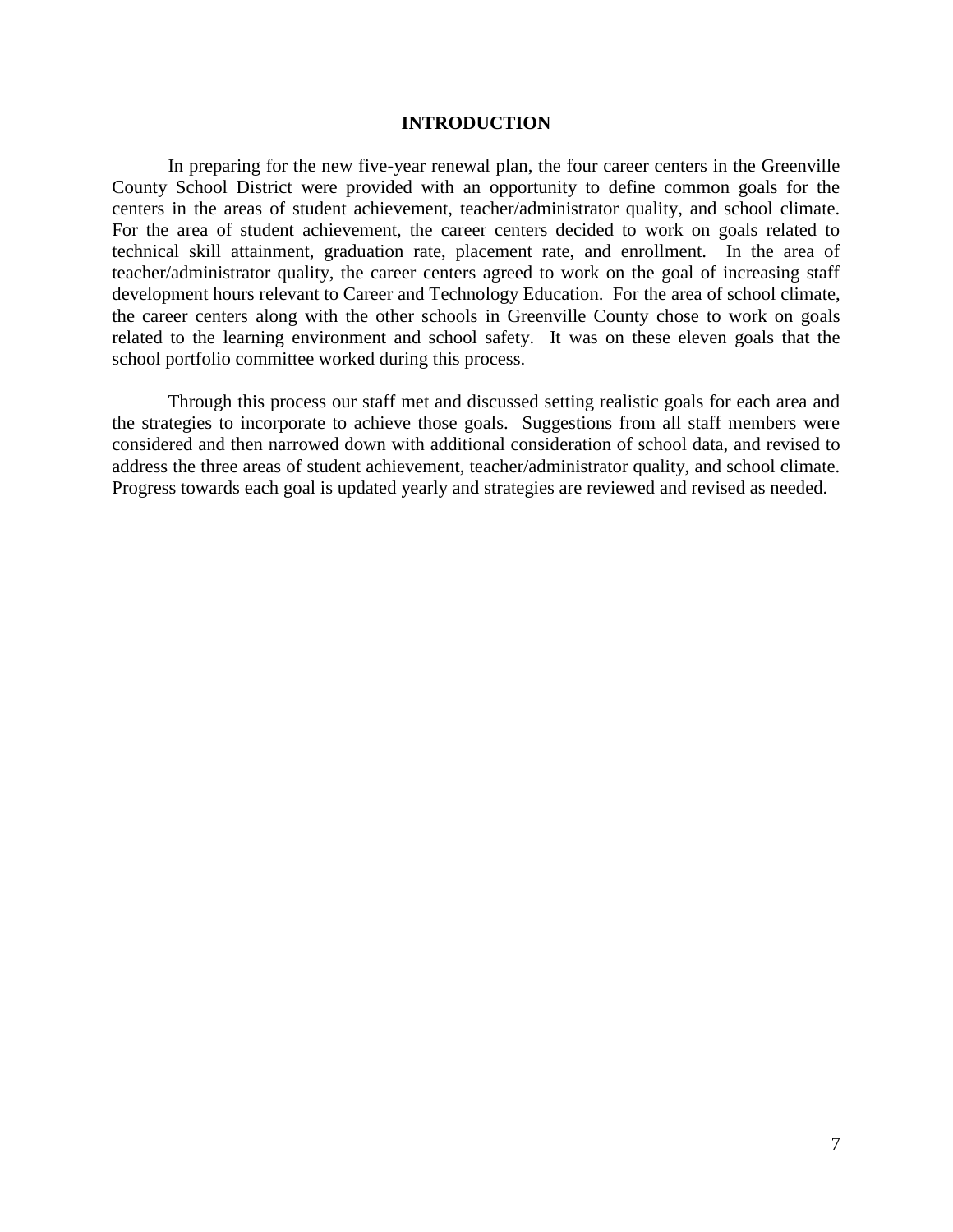### **EXECUTIVE SUMMARY**

As one of four career centers in the school district, J. Harley Bonds Career Center (Bonds) serves the career and technical education needs of high school students in the northeast section of Greenville County. Bonds Career Center draws students from Blue Ridge, Eastside, Greer, Riverside, and Wade Hampton High Schools. Bonds has won the Palmetto Gold Award every year since the award's inception. We are also one of six Blue Ribbon Lighthouse career centers in the state.

Our mission is to educate all students for lifelong participation in a diverse society. At Bonds Career Center, we value our students as vital, contributing members of society; and we believe that students should have the educational environment that allows them to acquire career skills needed in a global economy. We believe:

- All students can learn.
- Students learn best when they are actively engaged in a high-tech, hands-on environment.
- Students must have success-oriented opportunities.
- A student's self-esteem is enhanced by positive reinforcement and respect from the staff and their peers.
- High expectations increase student performance and motivation.
- Assessments of the learning process will provide a variety of opportunities for students to evaluate their success.
- Joint commitment from students, teachers, parents, and the community will effectively educate a student.
- A diverse curriculum with unique instructional techniques will meet the educational needs of all students and prepare them for the future.
- Interpersonal and leadership skills that enhance life-long performance are gained through active participation in club activities and community service.

Year after year Bonds Career Center continues to have one hundred percent membership in SkillsUSA. During the summer, we had eight students that represented the state of South Carolina in the National SkillsUSA competitions in Louisville, Kentucky. In addition, we have an active chapter of the National Technical Honor Society which honors our most academically and technically successful students.

In addition to participation and recognition from our student organizations, our students also have many additional awards and honors. This year Bonds students, collectively, received 388 certification with an 88.6% passage rate on certifications which is an 11.6% increase from the previous year. Each year, our programs award Greenville Technical College scholarships to twenty-two eligible seniors. We are fortunate to also award two Greer Education Foundation scholarships and the Jason Smith Memorial Scholarship to deserving seniors as well.

Bonds Career Center offers many outstanding features to improve the quality of our instruction and enhance the offerings to our students. Several of our programs offer Early College credit through Greenville Technical College for those students meeting admissions requirements. We also have cooperative education and summer internship programs available to students in some programs.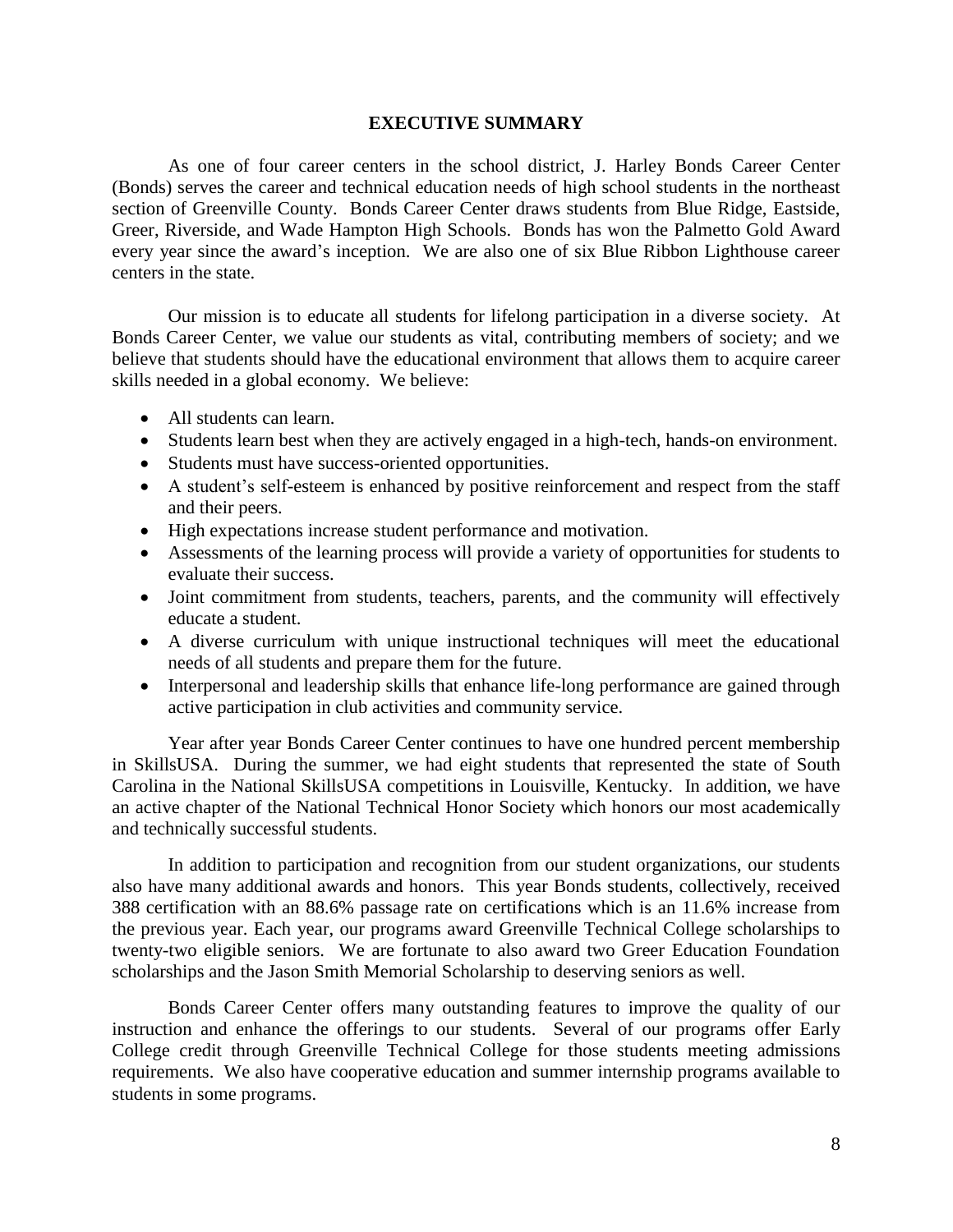Bonds Career Center offers twelve programs within seven career cluster areas. All programs are one or two year programs with many of these offering national certifications and/or licenses for students completing the programs. Our program offerings and the accompanying certifications include the following:

- Animation
- Automotive Technology (NATEF, ASE, AYES)
- Building Construction (NCCER)
- Computer Programming
- Cosmetology (State License)
- Culinary Arts (ServSafe, Pro-Start)
- Esthetics (State License)
- Firefighting (Firefighting 1 and 2)
- Machine Tool Technology (NIMS)
- Material Handling & Logistics (OSHA 10)
- Mechatronics Integrated Technologies
- Welding (NCCER, AWS, OSHA 10)

Although we have a wide-range of offerings for students and offer flexible scheduling options for academic courses, one of our biggest challenges is enrollment in some of our programs. For instance, our Machine Tool Technology program offers training in one of the state's most currently sought-after fields; however, our program's enrollment is consistently lower than desired. Recruiting efforts to combat this issue, even with employment and college tuition offerings from major companies such as GE and Michelin, have proved less than ideal. Another challenge that greatly influences our enrollment centers on the stigma that is associated with the vocational centers of the past and the perception of working in certain fields. We have evolved from the vocational centers of the past that only offered training for students wanting to go right into the workforce to career and technology centers that offer some of the most technologically up-to-date opportunities for students to apply the academic knowledge received in the high school setting to real world problems. In addition, job opportunities in many fields have changed drastically within the last ten to fifteen years; gone are the days of the dirty factory job. Many of today's manufacturing facilities offer highly technical and clean job opportunities that make for lifetime careers. The G+ initiative of the district which we have incorporated into each program has the goal of every graduate not only getting the diploma upon graduation but also career ready skills and /or college ready with credentials of certification in their field, work based experience, and college credits.

For this renewal plan period, our school will work on specific goals in the areas of student achievement, teacher/administrator quality, and school climate. The findings for each area are as follows:

## **Student Achievement**

 *Technical Skill Attainment*. Currently our students out-perform state goals in the area of technical skill attainment, which is measured by the number of students enrolled in career and technology courses who score 2.0 or above on the final course grade. Our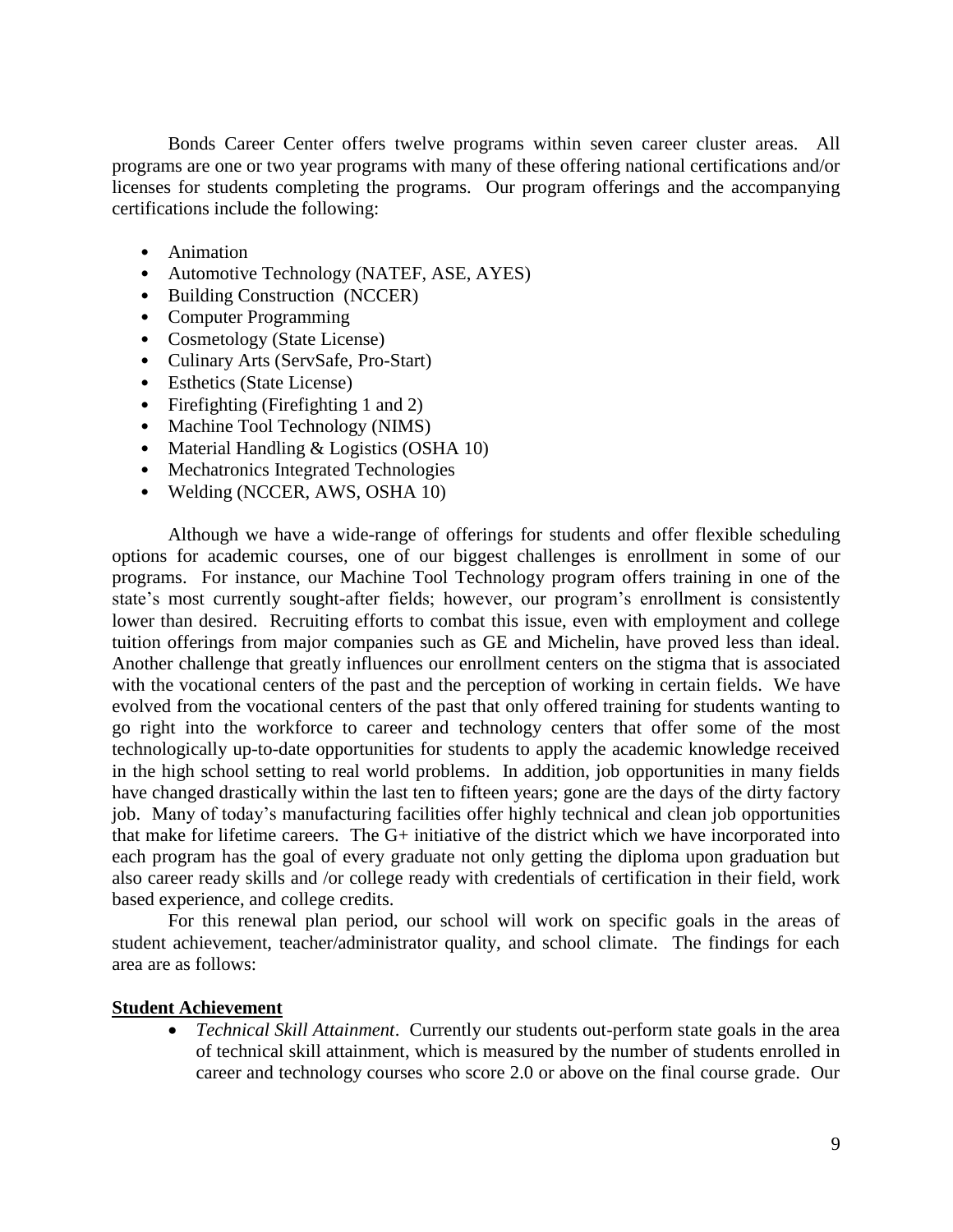2011-12 baseline for this goal is 93.1%. We feel that a modest goal of raising our current percentage by 0.5 percent annually is obtainable.

- *Graduation Rate*. Our current graduation baseline is 100%. Our goal was to raise this to 95.9% by 2017-18, in which we exceed that number.
- *Placement Rate*. We have an excellent placement rate for our graduates at 97.4% which indicates that the vast majority of our students go on to seek employment, postsecondary education, or military options after graduating high school. Our goal in this area is to maintain this percentage.
- *Enrollment*. Over the last couple of years, our enrollment has declined slightly. Obviously this is an area which offers much opportunity for growth. We would like to see our enrollment increase by 2% annually.

## **Teacher/Administrator Quality**

 *Staff Development*. Teachers will participate in 24 hours of professional development as required by district guidelines.

## **School Climate**

- *Learning Environment*. Overall, about 88% of our stakeholders are satisfied with the learning environment at our school. We would like to increase this percentage by 1% each year.
- *School Safety*. The majority of our students and teachers feel safe at school with 93.2% and 100% indicating so; 92.9% of our parents indicate that their child feels safe at school. Obviously, we would like for everyone to feel safe at school and for these percentages to increase or at least remain constant.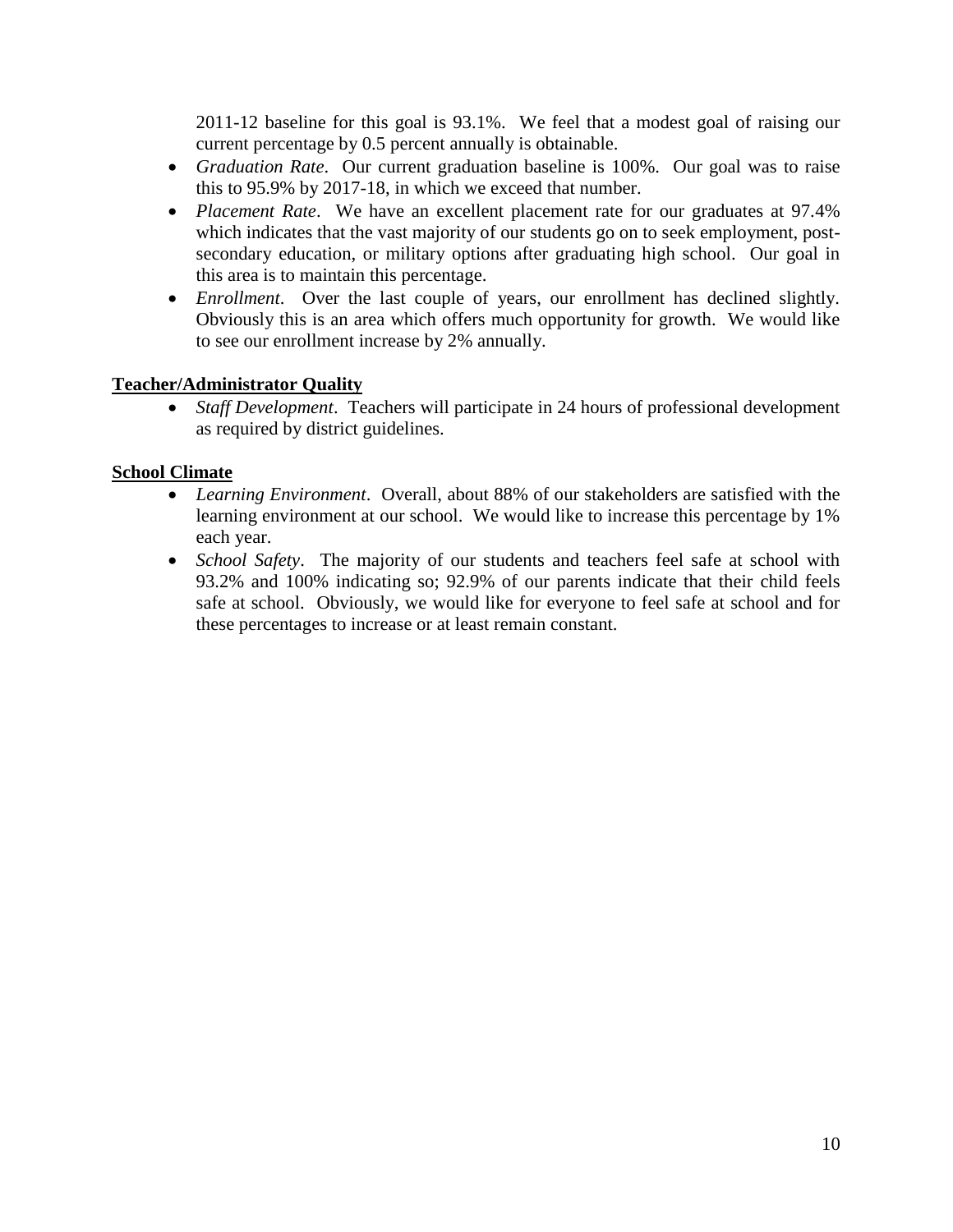#### **SCHOOL PROFILE**

Founded in 1972, Foothills Vocational Center became Greenville County School's second area technical school serving eleventh and twelfth graders from Blue Ridge, Eastside, Greer, and Wade Hampton High Schools. The center was originally located at the site of the old Lincoln High School in Taylors; however, by the mid-nineties, it became increasingly obvious that the growing need to offer more innovative career and technical education classes was causing the center to outgrow the aging facilities. In August 2001, Foothills Career and Technology Center, as it was then called, was relocated to the site of the old Greer High School, thus preserving a community landmark and repurposing an existing school building. November of that same year, Foothills Career Center was officially renamed J. Harley Bonds Career Center in commemoration of Mr. J. Harley Bonds who served for over fifty years as a Greenville County School Board member.

In its new location as part of the J. Harley Bonds Career and Educational Resource Center, the career center occupied the first floor of the building with other district programs housed on the second and third floors. By December 2002, all career center classrooms and offices within the main building were complete and a new 40,000 square foot shop building was added. Since that time, two more renovations have occurred that have added over 8,200 square feet of classroom and shop space to the main building. The most current renovation transformed the old high school gymnasium into a 3,000 square foot welding facility with 50 welding booths. This same renovation also transformed the former media center into three health science classrooms covering over 2,400 square feet. Today, Bonds serves approximately 350-400 students per year in 11 different programs.

## **SCHOOL COMMUNITY**

Bonds Career Center is located within the city limits of Greer and serves five high schools in the northeast section of Greenville County. According to data from the 2010 Census, the city has grown to a population of 25,515 within its more than 20 square mile area. This represents a 51.5% population change since 2000. Of the current population, 26.6% are between the ages of 5 and 18. Greer is also home to over 2,700 businesses and is ideally located near many major businesses in the Spartanburg and Greenville areas. Greer is one of South Carolina's fastest-growing cities and, with the addition of the new inland port in the Greer area, is in a prime location for the career and technical opportunities that the career center offers its students.

Students attending Bonds come from five feeder schools in Greenville County—Blue Ridge High School, Greer High School, Eastside High School, Riverside High School, and Wade Hampton High School. Of these schools, Blue Ridge, Greer, and Wade Hampton represent definite geographical communities. Riverside and Eastside were built in the 1970s to accommodate the influx of people moving into the area as the economy grew. Parents in the Riverside, Eastside, and Wade Hampton communities have become a powerful voice for political, economic, and educational issues in the area.

 **Blue Ridge High School** serves the largest geographical area in the district. Located in the rural northern portion of the county, these students are part of a close-knit community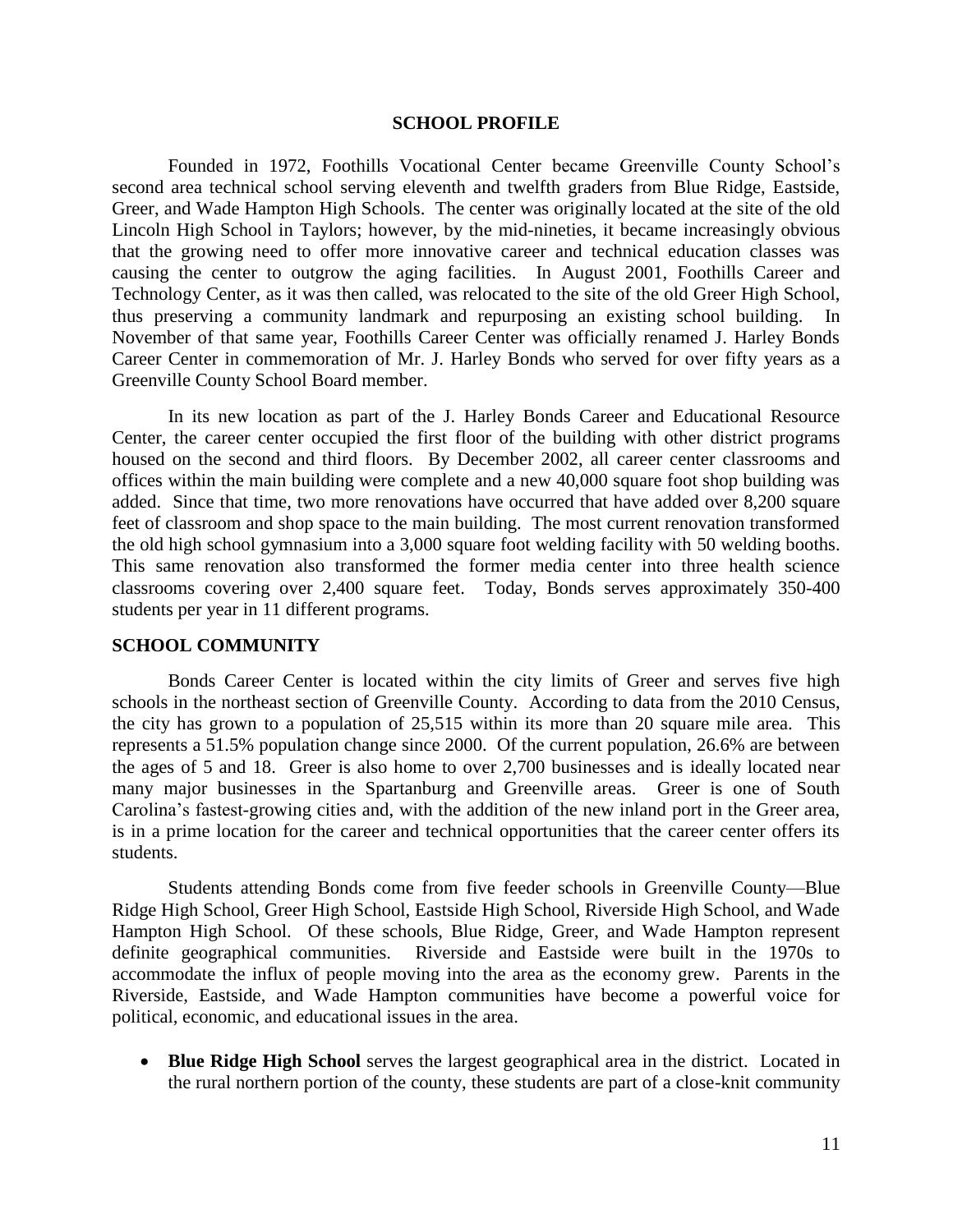that is growing rapidly. The population in this attendance area has increased significantly due to the extensive number of subdivisions that have been built in the last few years.

- **Greer High School,** which lies in a diverse community, is also changing. Once dependent on an agricultural and textile economy, the school has had to address changes in skill and education requirements as new high-tech businesses and industries have located to the area. This high school is located within the city limits of Greer.
- **Riverside High School,** also located within the city limits of Greer, has had a significant population increase as well. A larger facility was built in 2006 to accommodate the increased number of students and has quickly approached its ideal capacity.
- **Eastside High School's** community abuts Riverside's and serves a similar population. A newer, larger facility was also built to serve this area.
- **Wade Hampton High School** serves a student population living within the city limits of Greenville. The city itself is a key part of a super-regional urban corridor along Interstate 85. Wade Hampton's student body represents the ethnic diversity of its population and a new facility has brought about an increased enrollment. The location of the new Fine Arts Center on the same campus has impacted the student population as well.

Bonds Career Center offers traditional as well as innovative career and technical programs to high school students from its from five feeder high schools. Home-schooled teenagers are also accepted into the CTE courses. Students attend morning or afternoon classes on this campus and take classes at their home school during the other half of the school day. Morning classes begin at 9:00 a.m. and end at 11:20 a.m., while afternoon classes begin at 12:50 p.m. and end at 3:25 p.m. A math course is offered at 8:00 a.m. to accommodate students that may have trouble fitting career center classes and academic classes into their schedules. The school district provides bus transportation to and from Bonds; students may also drive or ride to the campus in student vehicles with parental permission.

The administration and district continue to work toward offering programs using state-ofthe-art technology in the classroom and the shop/lab. For example, the automotive shop is the most modern, up-to-date facility of any career center in the state.A complete computer laboratory was added so students could receive on-line instruction from the National Automotive Technicians Education Foundation to earn four of the eight national ASE certifications offered by NATEF. Another example is our welding facility which is the largest high school training facility in the state with 50 welding booths equipped to train students in shielded metal, gas tungsten, and gas metal arc welding.

The Southern Association of Colleges and Schools has accredited Bonds Career Center since 1972, and in 2013 we participated in the *AdvancED* accreditation process along with all schools in the district. The diligence of our students and staff has earned significant recognitions. Bonds continues to be a *Palmetto Gold Award* winner and was recognized in 2006 as a *Blue Ribbon Lighthouse School*, one of only six career centers so honored in South Carolina. In 2012, Bonds received the *TCTW Gold Improvement Award* indicating that our students had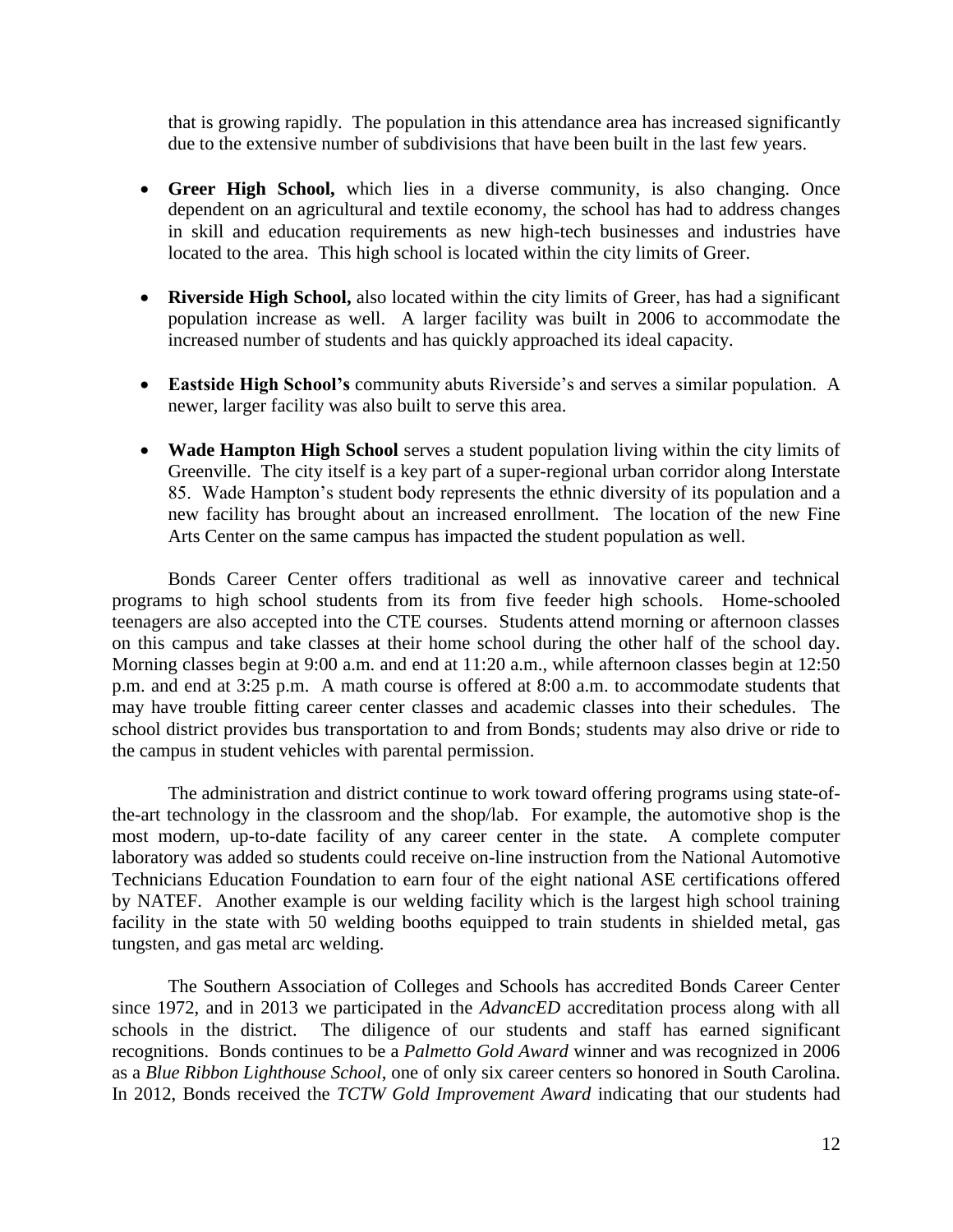increased their mean score on the *High Schools That Work* assessments in reading, math, and science by at least ten points from 2010 to 2012.

## **SCHOOL PERSONNEL**

The staff of Bonds Career Center is composed of fifteen instructors, two administrators, one school counselor, one secretary, one attendance clerk, one aide, one plant engineer, and five custodians.

Fourteen instructors are certified in their teaching area; the remaining teacher is working to obtain certification through the state's alternative certification programs—DIRECT (Developing Instructional Readiness for Educators of Career and Technology). Eleven staff members have at least a four-year degree. Years of educational experience range from secondyear teachers to those with more than forty years of experience. The average daily attendance for the faculty during the 2016-2017 school year was 96.5%. There is one nationally board certified teacher on the faculty.

## **Staff Diversity**

| Male             | 14 |
|------------------|----|
| Female           | 13 |
| African-American | 2  |
| Caucasian        | 25 |

## **Educational Background—Faculty**

| <b>Trade Certification</b>    | 5             |
|-------------------------------|---------------|
| <b>Associate Degree</b>       | $\mathbf{0}$  |
| Bachelor's Degree             | 5             |
| Master's Degree               | 6             |
| Master's Degree plus 30 hours | $\mathcal{D}$ |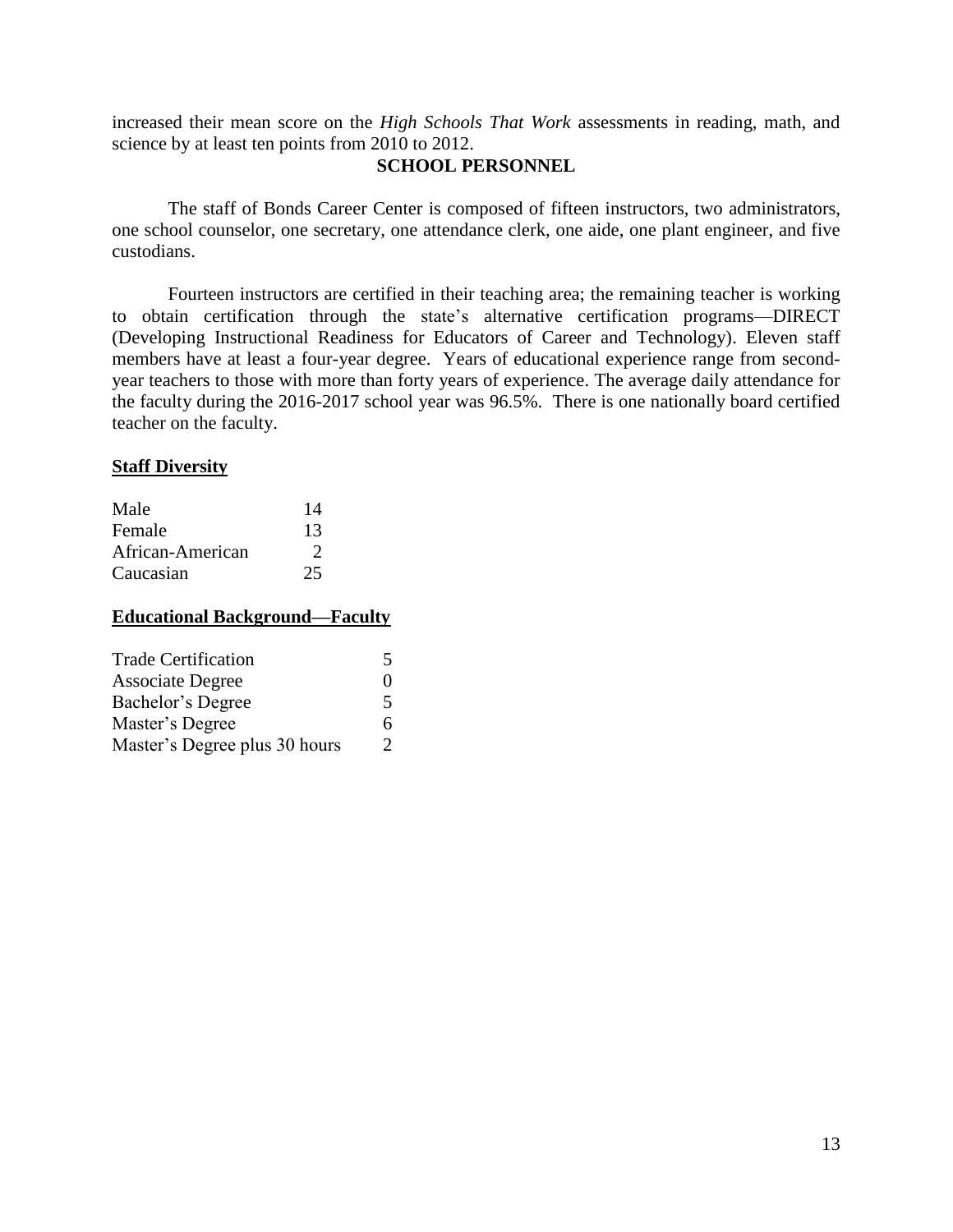All faculty members are involved in professional organizations. We have one hundred-percent faculty membership in SkillsUSA to encourage students to participate in professional organizations related to their career fields. Memberships in other professional organizations by our faculty include the following: National Center for Construction Education and Research (NCCER), Greenville County Fire Chiefs Association, South Carolina Firefighter Association, ACTIVE (formerly the Association of Cosmetology Teachers of Vocational Education), South Carolina Association of Teacher Educators (SCATE), ASCD (Association for Supervision and Curriculum Development), American Culinary Federation, National Restaurant Association, North American Council of Automotive Teachers, International Automotive Technicians Network, Automotive Youth Educational Systems (AYES), American Welding Society and ACTE.

In addition to becoming active members of their professional organizations, our teachers participate in various professional development opportunities throughout the year to improve their instructional delivery in the classroom. Each year, the majority of our teachers complete more than the required minimum of 24 hours of professional development. All of our teachers continue to receive training in their fields so they can offer the most up-to-date instruction and training to our students. All of our teachers have received, or are currently working on receiving, their technology proficiency.

Every staff member participates in the PAS-T Evaluation cycle. The evaluation tool includes a student learning objective (SLO), approved and monitored by the school administrators. At the beginning of the school year, each member sets at least one SLO and one professional goal to accomplish by the end of the school year. The administration sets up individual conferences during the year to discuss progress towards meeting these goals.

Three times a year we provide informational experiences for current and prospective students and parents to meet instructors and learn about program requirements. In the fall, new and returning students and their families are invited to meet with instructors to discuss classroom expectations and career-related opportunities. At this time, School Improvement Council (SIC) elections are held. During the second semester, a New Student Information Night is held for prospective students and their parents to familiarize them with the various requirements of the different career programs offered. In addition, community supporters are invited to visit the career center during these times to learn more about the programs offered.

## **STUDENT POPULATION**

We enroll students from five feeder high schools in Greenville County—Blue Ridge High School, Greer High School, Eastside High School, Riverside High School, and Wade Hampton High School. These schools are located in the northeast section of the county. The following table indicates feeder high school enrollments at Bonds Career Center for the past five years.

| <b>Five Year Enrollment History</b> |                  |               |                  |               |               |  |  |  |  |
|-------------------------------------|------------------|---------------|------------------|---------------|---------------|--|--|--|--|
| <b>HIGH SCHOOL</b>                  | $2017 -$<br>2018 | 2016-<br>2017 | $2015 -$<br>2016 | 2014-<br>2015 | 2013-<br>2014 |  |  |  |  |
| Blue Ridge High School              | 101              | 100           | 95               | 134           | 131           |  |  |  |  |
| Eastside High School                | 56               | 49            | 40               | 53            | 43            |  |  |  |  |
| Greer High School                   | 127              | 108           | 83               | 104           | 93            |  |  |  |  |
| Riverside High School               | 37               | 43            | 54               | 68            | 51            |  |  |  |  |
| Wade Hampton High                   | 24               | 38            | 43               | 84            | 85            |  |  |  |  |
| Other High Schools                  | 3                |               | 6                | 14            | 6             |  |  |  |  |
| Home Schooled                       |                  |               | 5                | 4             | 3             |  |  |  |  |
| Satellite Diploma                   |                  |               |                  |               |               |  |  |  |  |

**Five Year Enrollment History**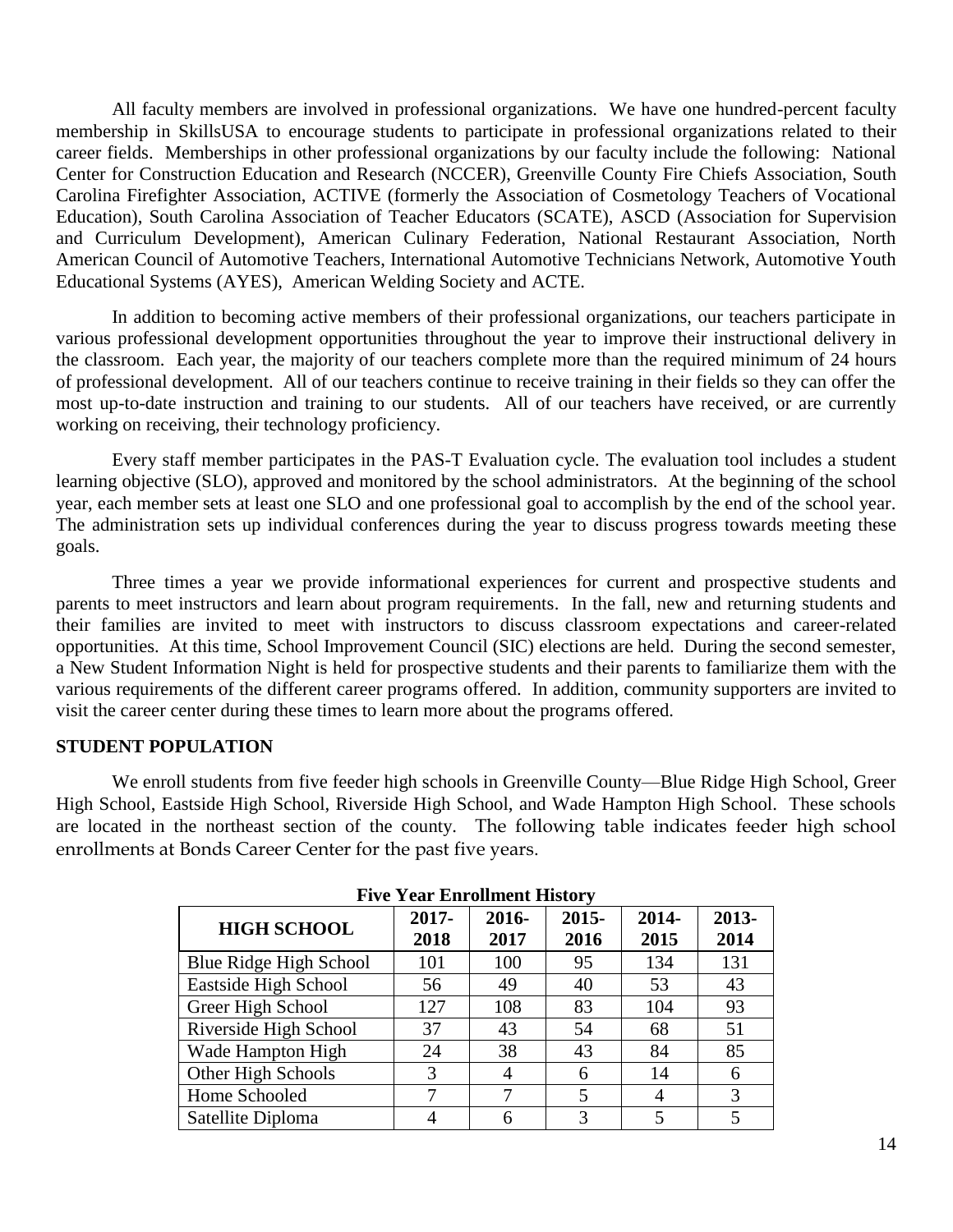| <b>TOTAL</b> | 359 | 355 | 329 | 466 | $\Lambda$ |
|--------------|-----|-----|-----|-----|-----------|
|--------------|-----|-----|-----|-----|-----------|

The bulk of Bonds' enrollment comes from its three block-scheduled high schools (Blue Ridge, Greer, and Wade Hampton). There was a steep drop in enrollment for the 2015-16 school year due to the health science and agriculture science programs being relocated into high schools. Also the Computer Networking and Computer Service Technology programs were dropped beginning in 2015-16. We are trying new and varied recruiting methods to increase enrollment numbers. The Bonds staff works closely with each high school's counseling department to make sure students are properly enrolled and registered. Students must complete an application for admission and meet minimum attendance, grade, and discipline requirements. Teachers review applications and select students based on potential success in individual programs; our most popular programs invite students to interview for the limited number of available seats.

Over the years we have sought stability in class enrollments at maximum or near maximum class size. Some classes are limited in enrollment by their state or national credentialing agencies. For example, Automotive Technology is limited to sixteen students in each section by the National Automotive Technology Education Foundation and Cosmetology is limited to twenty students by the Cosmetology State Board.

Class demographics with regards to ethnicity, gender, free/reduced lunch, and special education services are listed in the following tables.

| <b>PROGRAM</b>                  | <b>Male</b> | Female         | Asian          | <b>Black</b> | <b>Hispanic</b> | American<br><b>Indian</b> | Mixed, 2 or<br>more races | Pacific<br><b>Islander</b> | White |
|---------------------------------|-------------|----------------|----------------|--------------|-----------------|---------------------------|---------------------------|----------------------------|-------|
| Animation                       | 10          | 8              | $\overline{c}$ | 3            |                 | $\theta$                  | 2                         | $\theta$                   | 10    |
| <b>Automotive Technology</b>    | 29          | 3              | $\Omega$       | 3            | 3               |                           | $\Omega$                  | $\Omega$                   | 25    |
| <b>Building Construction</b>    | 19          |                | $\Omega$       |              | 4               |                           | $\Omega$                  | $\Omega$                   | 15    |
| <b>Computer Programming</b>     | 9           | 3              | $\Omega$       | $\Omega$     | 3               | $\Omega$                  | $\Omega$                  | $\Omega$                   | 9     |
| Cosmetology                     |             | 36             | 4              | $\Omega$     | 4               | 0                         |                           | $\Omega$                   | 28    |
| <b>Culinary Arts</b>            | 18          | 24             | 2              | 6            | 12              |                           | 5                         | $\Omega$                   | 17    |
| Esthetics                       | 0           | 32             | $\Omega$       | 6            | 10              | $\Omega$                  | $\Omega$                  | $\Omega$                   | 16    |
| Firefighting                    | 9           | C              | $\Omega$       | 2            | $\overline{4}$  |                           | $\Omega$                  | $\Omega$                   |       |
| Material Handling and Logistics | 2           | $\Omega$       | $\Omega$       | $\Omega$     | $\Omega$        | $\theta$                  | $\Omega$                  | $\Omega$                   | 2     |
| Machine Technology              | 24          | $\overline{c}$ | $\Omega$       | $\Omega$     | 2               | $\theta$                  |                           | $\Omega$                   | 23    |
| Mechatronics                    | 25          | $\Omega$       | $\Omega$       | 5            | 6               | 0                         | $\Omega$                  | $\Omega$                   | 14    |
| Welding                         | 69          | 9              | $\Omega$       | 4            | 19              | $\theta$                  | 3                         | $\Omega$                   | 52    |
| <b>Total</b>                    | 215         | 120            | 8              | 30           | 68              |                           | 12                        | $\Omega$                   | 216   |
| Percentage                      | 59%         | 33%            | 2%             | 8%           | 18%             | $<$ 1%                    | 3%                        | 0%                         | 60%   |

**Ethnicity and Gender by Program\***

## **Free/Reduced Lunch Recipients by Program\***

| <b>PROGRAM</b>                  | <b>Free Lunch</b> | <b>Reduced Lunch</b> |
|---------------------------------|-------------------|----------------------|
| Animation                       |                   | 3                    |
| <b>Automotive Technology</b>    | 12                | 2                    |
| <b>Building Construction</b>    | 6                 |                      |
| <b>Computer Programming</b>     | 5                 |                      |
| Cosmetology                     | 9                 |                      |
| <b>Culinary Arts</b>            | 21                | 5                    |
| Esthetics                       | 13                |                      |
| Firefighting                    |                   |                      |
| Material Handling and Logistics |                   |                      |
| Machine Technology              | 6                 | 3                    |
| Mechatronics                    | 9                 | っ                    |
| Welding                         | 25                |                      |
| <b>Total</b>                    | 115               | 26                   |
| <b>Percentage</b>               | 32%               | 7%                   |

**Special Education Services\*:** 19.2% of Bonds student population receives special education services 2.0% of Bonds student population has a 504 plan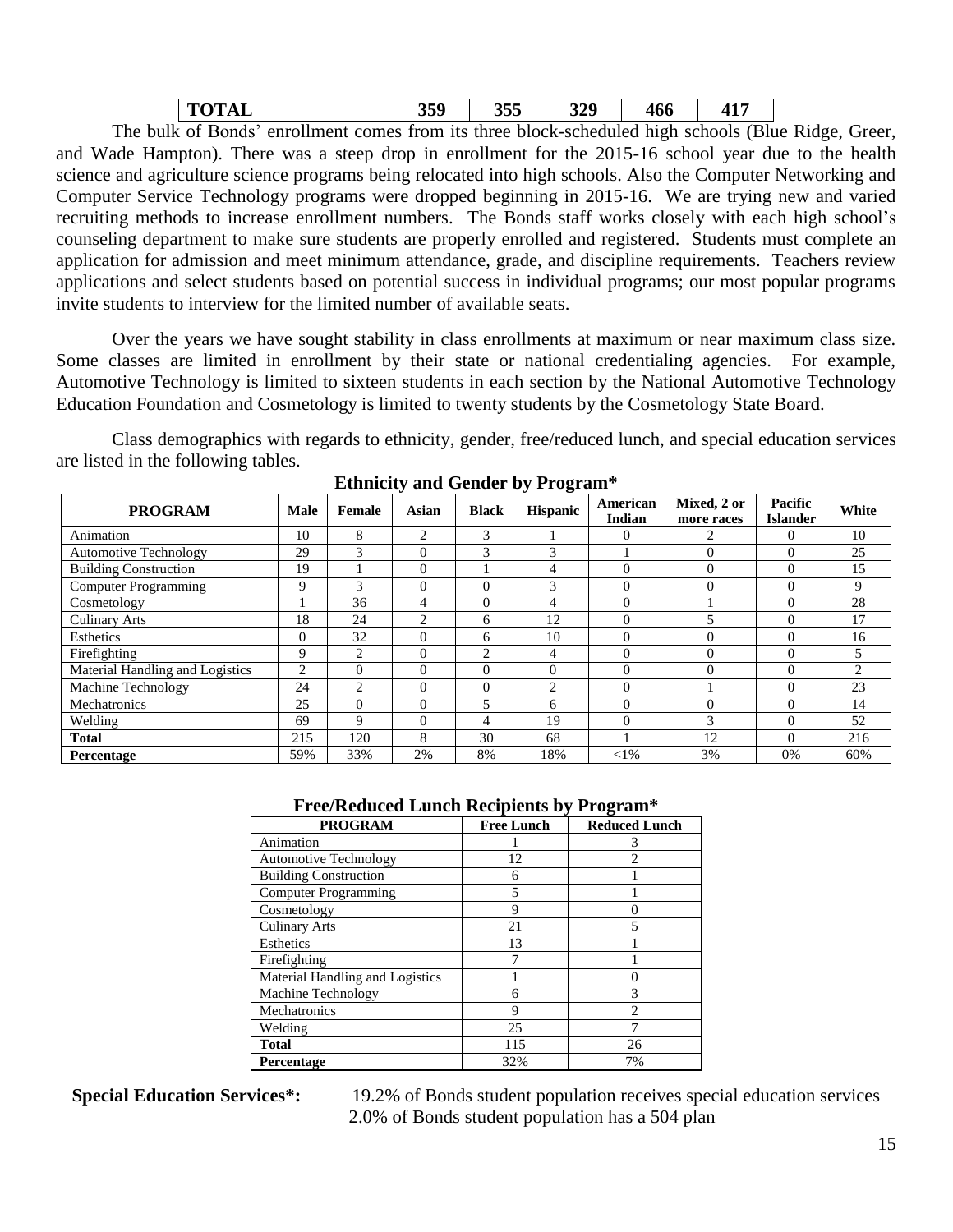## **SCHOOL PROGRAMS AND INITIATIVES**

**Counseling Department**. Bonds Career Center has a full-time school counselor available to students, faculty, and parents. The mission of the counseling department, in conjunction with other school services, is to develop well-adjusted, responsible, and productive students by assisting them in academic, personal, social, and career growth. Students are referred to the counselor for career counseling, personal problems, scheduling problems, and/or attendance problems. The counselor also participates in and helps coordinate activities that contribute to the effective operation of the school. Additionally, the school counselor informs students at feeder schools of our programs, registers students for the courses, and coordinates school-to-work initiatives.

**Student Organizations and Competitions**. For the past twelve years the entire school has joined SkillsUSA through its Total Participation Plan. Bonds also maintains an active chapter of the National Technical Honor Society for those students meeting high expectations at both the career center and the home high school.

Active participation in our student professional organization, SkillsUSA, is strongly encouraged to help instill the leadership and soft skills required in the workplace. As members of the Total Participation Plan, all of our students participate in the SkillsUSA Professional Development Program. Both morning and afternoon officers are elected each year. These officers actively participate in the state leadership conferences held in the fall and the spring.

All instructors serve as advisors for our student professional organizations and work closely with the students to prepare them for competitions, conferences, and workshops. For this year's South Carolina SkillsUSA Skills and Leadership Conference, Bonds has 51 students competing in technical skill and leadership competitions; many of these students will win first place in their competition and will go on to represent our school and South Carolina at the National SkillsUSA Skills and Leadership Conference in Louisville, Kentucky, in June.

**School Programs**. Bonds Career Center currently offers students the opportunity to receive training for careers in the following seven career clusters: Architecture and Construction; Business Management and Administration; Hospitality and Tourism; Human Services; Information Technology; Manufacturing; and Transportation, Distribution, and Logistics. Students earn three units of credit for each year long course; all courses are part of either one or two-year programs. Students in two-year programs have the opportunity to earn honors credit for the third and fourth semesters. Students qualifying for Greenville Technical College admission may earn early college credit in the following classes: Welding, Culinary Arts, and Automotive Technology. Students receiving early college credit also receive advanced placement credit at the high school level. The following table lists the number of students earning early college credit from Greenville Technical College: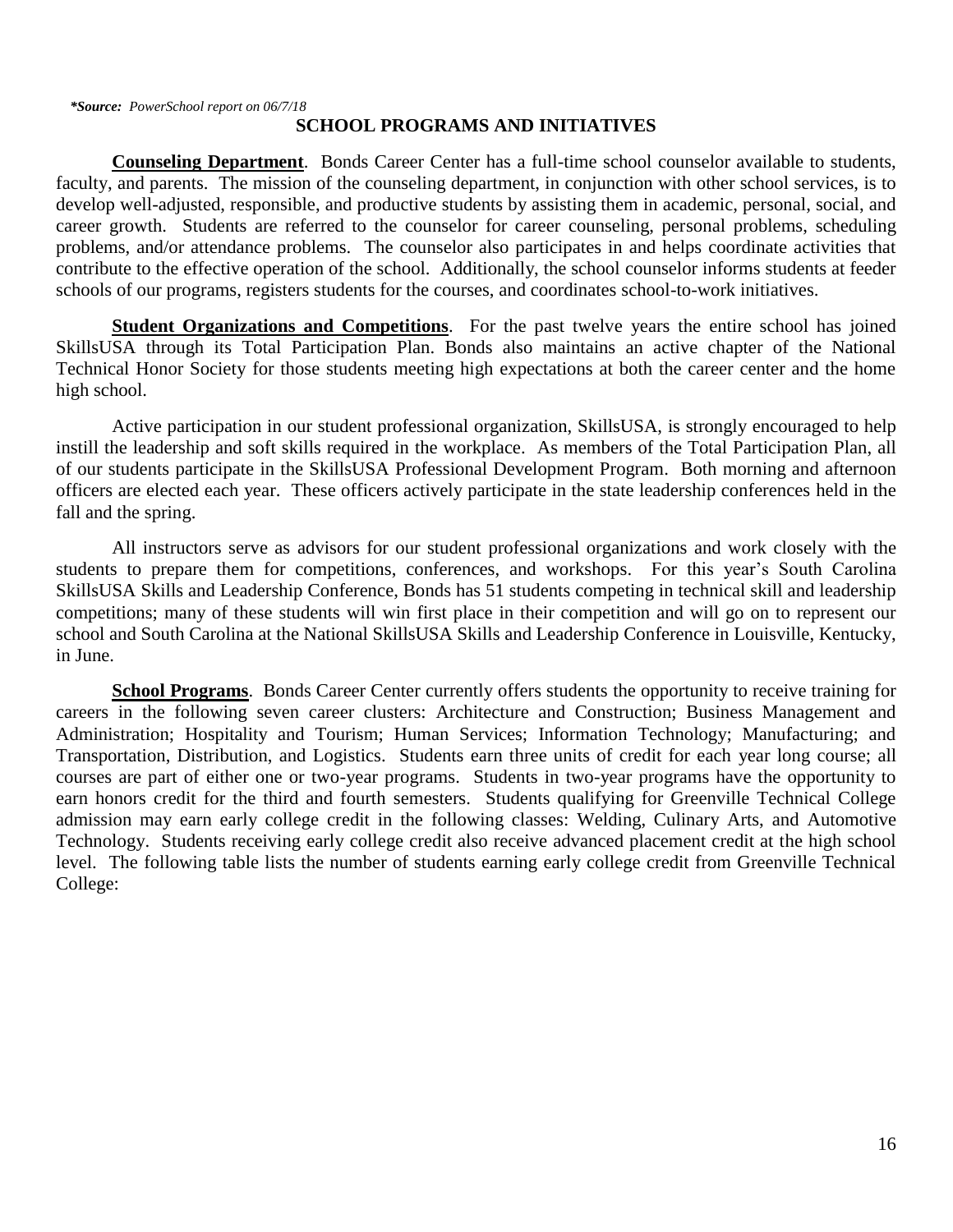| <b>Greenville</b><br><b>Technical College</b><br>Course                  | <b>Bonds Career Center</b><br><b>Program</b> | <b>Students Receiving</b><br><b>College Credit</b> |
|--------------------------------------------------------------------------|----------------------------------------------|----------------------------------------------------|
| <b>AUT 112</b><br><b>AUT 159</b>                                         | <b>Automotive Technology</b>                 | 10<br>9                                            |
| <b>HOS 140</b><br><b>CUL 155</b><br><b>HOS 245</b><br><b>HOS 256</b>     | <b>Culinary Arts</b>                         | 19<br>18<br>9                                      |
| <b>WLD 102</b><br><b>WLD 108</b><br><b>WLD</b> 111<br>WLD 132<br>WLD 141 | Welding                                      | 33<br>38<br>37<br>33<br>33                         |

**Early College Credit – 2017-2018**

Listed below are the courses offered by our school for the 2017-2018 school year:

- Animation
- Automotive Technology  $1 & 2$
- Building Construction 1 & 2
- Computer Programming
- Cosmetology 1 & 2
- Culinary Arts 1 & 2
- Esthetics  $1 & 2$
- Firefighting  $1 < 2$
- Intro to Construction / Career Prep
- Machine Technology 1 & 2
- Material Handling and Logistics
- Mechatronics Integrated Technologies  $1 < 2$
- $\bullet$  Welding 1 & 2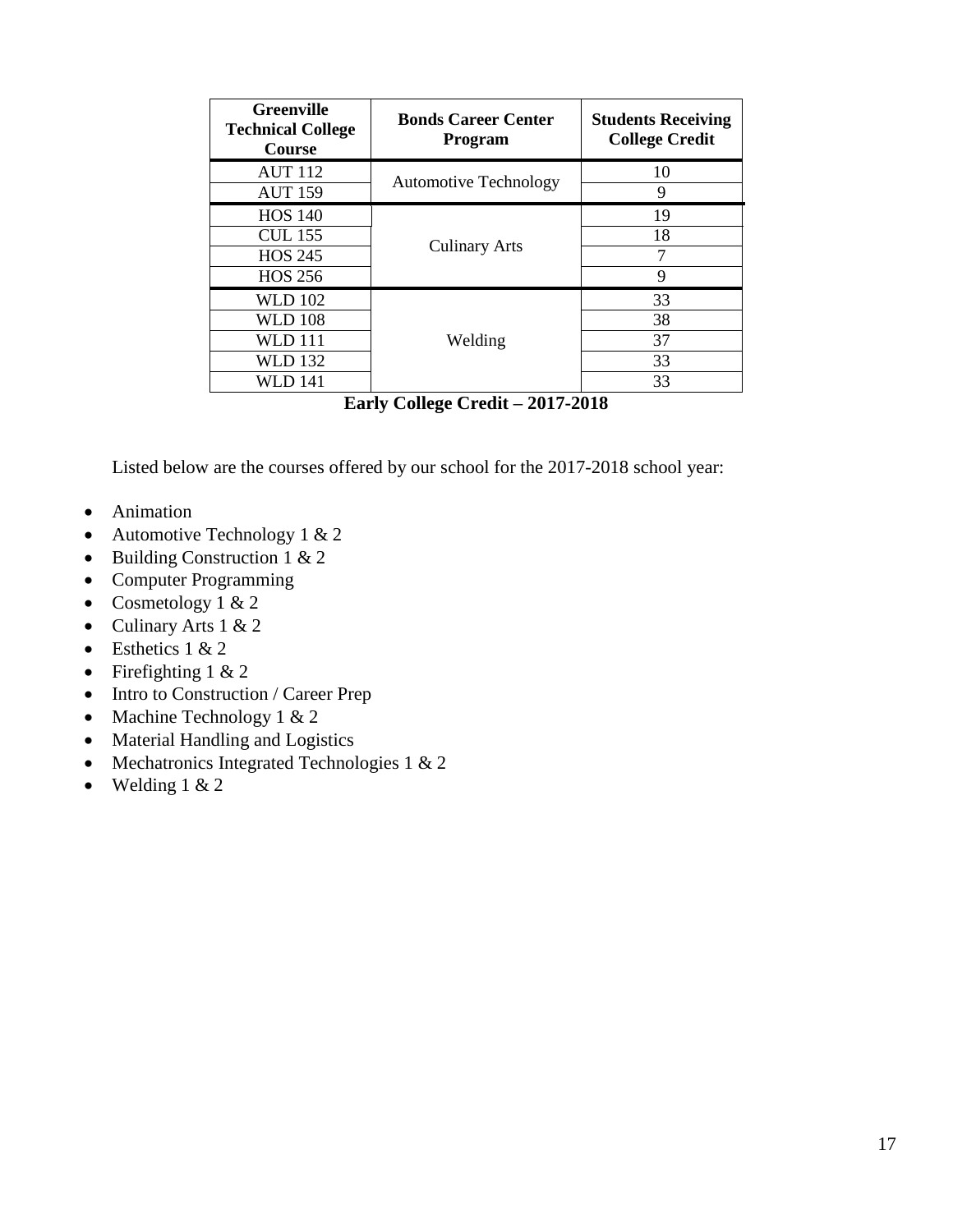The following table indicates the number of students enrolled for each course over the past five years.

| <b>CLASS NAME</b>                                                                       | 2013-<br>2014 | 2014-<br>2015  | $2015 -$<br>2016 | $2016 -$<br>2017 | $2017 -$<br>2018 |
|-----------------------------------------------------------------------------------------|---------------|----------------|------------------|------------------|------------------|
| <b>Automotive Technology+</b>                                                           | 26            | 26             | 25               | 28               | 32               |
| <b>Building Construction</b>                                                            | 26            | 24             | 21               | 22               | 20               |
| Animation*(began 14-15, previously Web Design)                                          | 15            | 10             | 15               | 17               | 18               |
| <b>Computer Programming*</b> (new program 2014-15)                                      |               | 9              | 14               | 16               | 12               |
| <b>Computer Service Technology</b> * (last yr of program was 2014-15)                   | 9             | 9              |                  |                  |                  |
| Cosmetology                                                                             | 42            | 39             | 37               | 38               | 37               |
| Esthetics* (new program 2013-2014)                                                      | 12            | 11             | 13               | 28               | 32               |
| <b>Culinary Arts+</b>                                                                   | 51            | 52             | 32               | 41               | 42               |
| Health Science+ (last yr of program was 2014-15)                                        | 72            | 109            |                  | ۰                |                  |
| Networking* (new program 2013-2014, last yr of program was 2014-15)                     | 9             | $\overline{4}$ |                  | -                |                  |
| <b>Intro to Construction/Career Preparation</b> * (last yr of program<br>was 2016-2017) | 27            | 31             | 39               | 19               |                  |
| <b>Mechatronics</b>                                                                     | 21            | 18             | 23               | 33               | 25               |
| Animal Science and Horticulture* (last yr of program was 2014-15)                       | 25            | 25             |                  |                  |                  |
| Welding+                                                                                | 62            | 80             | 81               | 80               | 78               |
| <b>Machine Tool</b> +(#s had been previously combined with Welding)                     | 16            | 24             | 23               | 29               | 26               |
| <b>Material Handling and Logistics</b> (new program 2017-18)                            |               |                |                  |                  | $\mathfrak{D}$   |
| Firefighting (new program in 2015-16)                                                   |               |                | 6                | 7                | 11               |

**Five Year Course Enrollment**

*\*\*Source: PowerSchool 8-Day Report 8/25/17*

NOTE:  $* =$  one year classes **+** = early college classes

Students in the following programs have the opportunity to earn state and/or national certification/licensing in their field by passing the necessary training and testing requirements:

- Animation- Adobe Certified Associate Certification in Visual Communication Using Adobe Photoshop CC
- Automotive Technology—NATEF (National Automotive Technology Education Foundation) and Ford MLR (Maintenance and Light Repair) certifications
- Building Construction—OSHA (Occupational Health and Safety Administration) and NCCER (National Center for Construction Education and Research) certifications in the areas of Core Curriculum, Carpentry, Electricity, Masonry, and Plumbing
- Culinary Arts—ServSafe and ProStart certifications
- Cosmetology—State Cosmetology License
- Esthetics State Estheticians License
- Fire Fighting- CPR, OSHA 10, First Responder, Fire Fighting I, and Fire Fighting II
- Machine Tool Technology- NIMS
- Welding AWS, OSHA 10

Bonds Career Center evaluates program effectiveness on a continuing basis and updates programs to better prepare students for the work place and post-secondary studies as needed. Various factors have influenced course offerings and modifications during the past several years. These factors include meeting the needs of business and industry, changing student interests and goals, scheduling in five feeder high schools, increasing SC Commission on Higher Education requirements for admission to South Carolina public colleges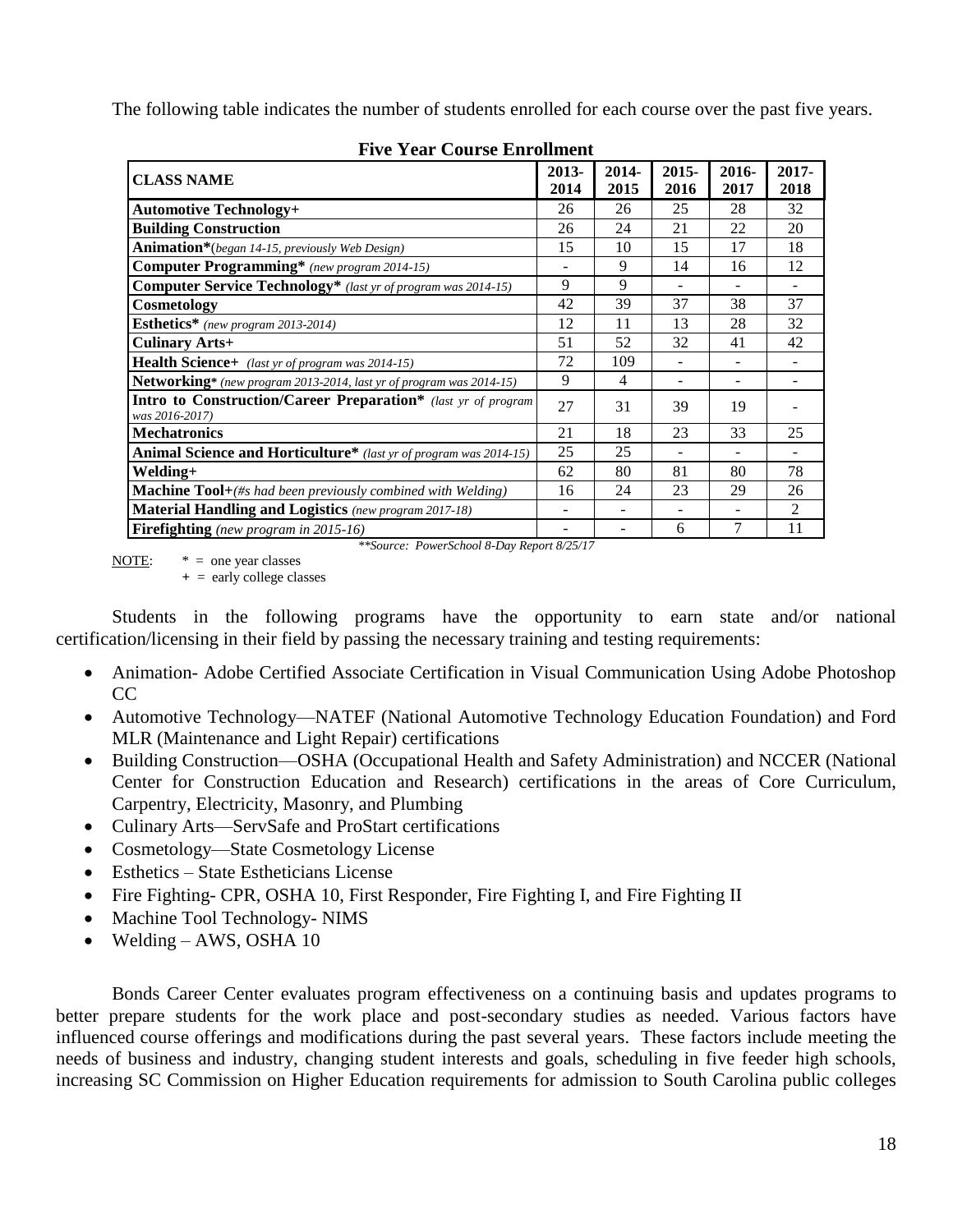and universities, declining monetary resources at the district and state levels, and sharing of district funds between four career centers.

Over the years, a number of new courses have been added to our curriculum to meet the changing needs of our stakeholders. These new courses include the following: Mechatronics Integrated Technologies, Machine Technology, Firefighting, Foundations of Animation, Advanced Animation, and Material Handling and Logistics. For the same school year, we also added an Esthetics program to our Cosmetology department to accommodate the growing demand in that area. Additional instructors have been added to existing classes as the number of students interested in certain courses has grown. We have also added an additional Welding instructor to accommodate the growing interest in this field. Culinary Arts has expanded with the addition of a second teacher. For the 2014-2015 school year, we added a Computer Programming course to meet the needs of students interested in Information Technology careers and in 2015-2016 we added Firefighting. Also for 2015-2016, all health science courses and agriculture programs were moved to the high schools.

Each career cluster area has an advisory committee that meets at least twice during the school year. Members of these committees are business and industry leaders who offer suggestions to better prepare students for the workplace. Many have been effective resources for materials and funding as well. In addition, those programs offering early college credit include representatives from the post-secondary level on their advisory committees to ensure they are kept up-to-date on planned curriculum changes for the upcoming year. Rosters and information relating to each Advisory Committee are available for review.

**School-To-Work Programs**. Students have numerous opportunities to participate in School-To-Work activities. The activities offering the most opportunities include shadowing, work-based opportunities, and internships. Through the AYES program, Automotive Technology students have the opportunity for a summer internship with a local new-car dealership; this summer internship typically leads to cooperative learning experiences during the senior year. Students participating in the cooperative learning program earn money while learning more about their chosen career path. This program gives students hands-on opportunities and experiences that will prepare them to enter the job market or to pursue an associate degree. Cooperative education students from Bonds can be found working at local plumbing, electrical, and carpentry sites. Cooperative education opportunities are available in all classes; however, the following classes have the highest number of participants: Automotive Technology, Building Construction, Cosmetology, Culinary Arts, Machine Technology, Mechatronics and Welding. In addition to cooperative opportunities, students have apprenticeship and internship programs that they compete for from companies like BMW, GE, Michelin, United Tool and Dye, Drive Automotive and Stueken.

Students in the cooperative education and internship programs are responsible for reporting their activities each week. The students describe their duties for the week, their learning experiences and challenges, and any problems that arose during the week. Supervisors sign off on student hours. Each grading period, supervisors complete an employability evaluation. The ratings for this evaluation cover a wide range of  $21<sup>st</sup>$ Century work skills such as attendance, attitude, self-confidence, grooming, initiative, and perseverance. The training plan and progress reports deal with technical, job-related competencies. The teacher, supervisor, and student determine these competencies. The teacher and job placement coordinator supervise these two areas. On-site visits are made each grading period.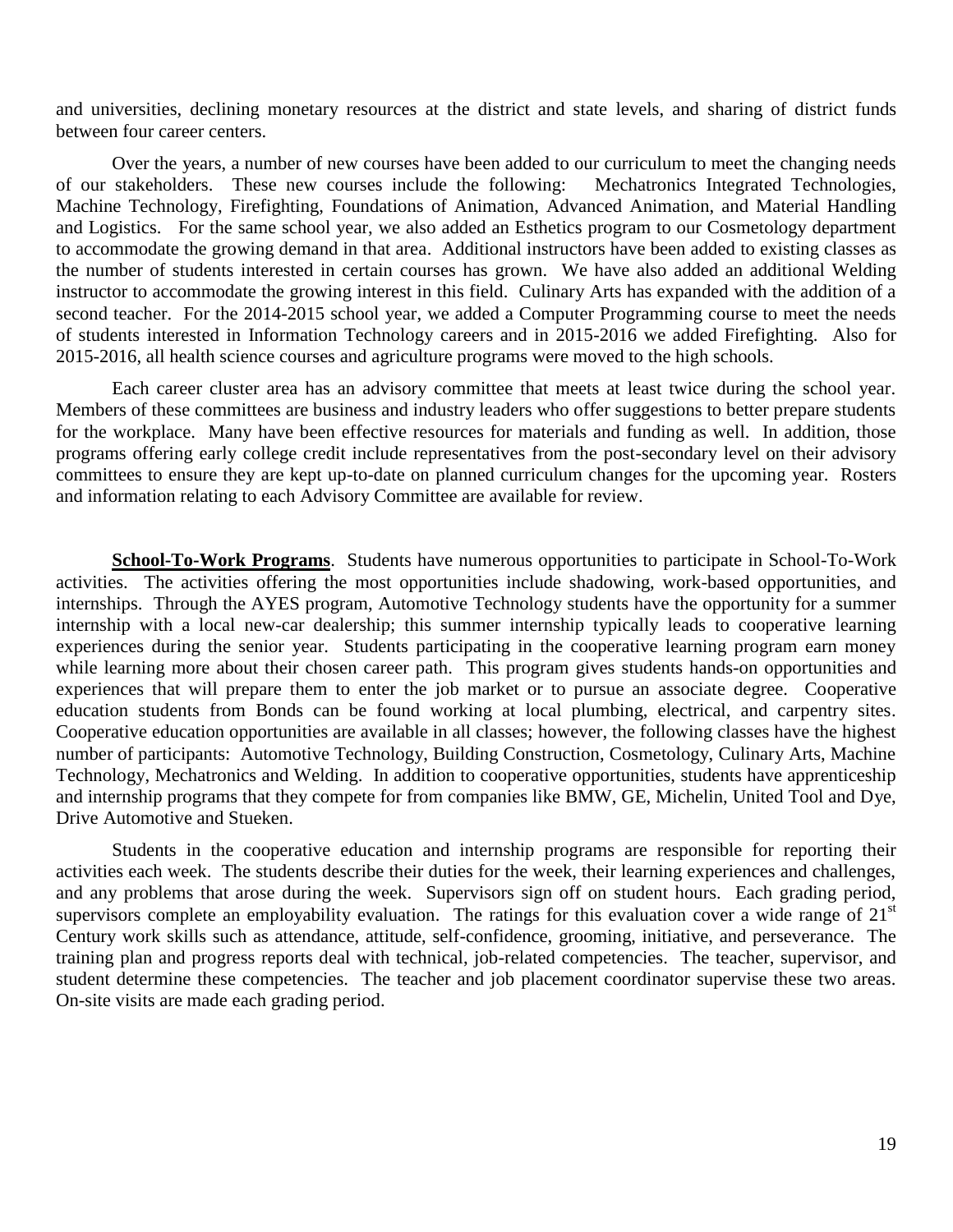## **MISSION, PHILOSOPHY, AND BELIEFS**

## **MISSION**

Our mission is to educate all students for lifelong participation in a diverse society.

## **PHILOSOPHY**

At Bonds Career Center, we value our students as vital, contributing members of society. We believe that students should have the educational environment that allows them to acquire personal and career skills needed in a global economy.

## **BELIEFS**

We believe:

- Students learn best when they are actively engaged in a high-tech, hands-on environment.
- Students must have success-oriented opportunities.
- A student's self-esteem is enhanced by positive reinforcement and respect from the staff and their peers.
- High expectations increase student performance and motivation.
- Assessments of the learning process will provide a variety of opportunities for students to evaluate their success.
- Joint commitment from students, teachers, parents, and the community will effectively educate a student.
- A diverse curriculum with unique instructional techniques will meet the educational needs of all students and prepare them for the future.
- Interpersonal and leadership skills that enhance life-long performance are gained through active participation in club activities and community service.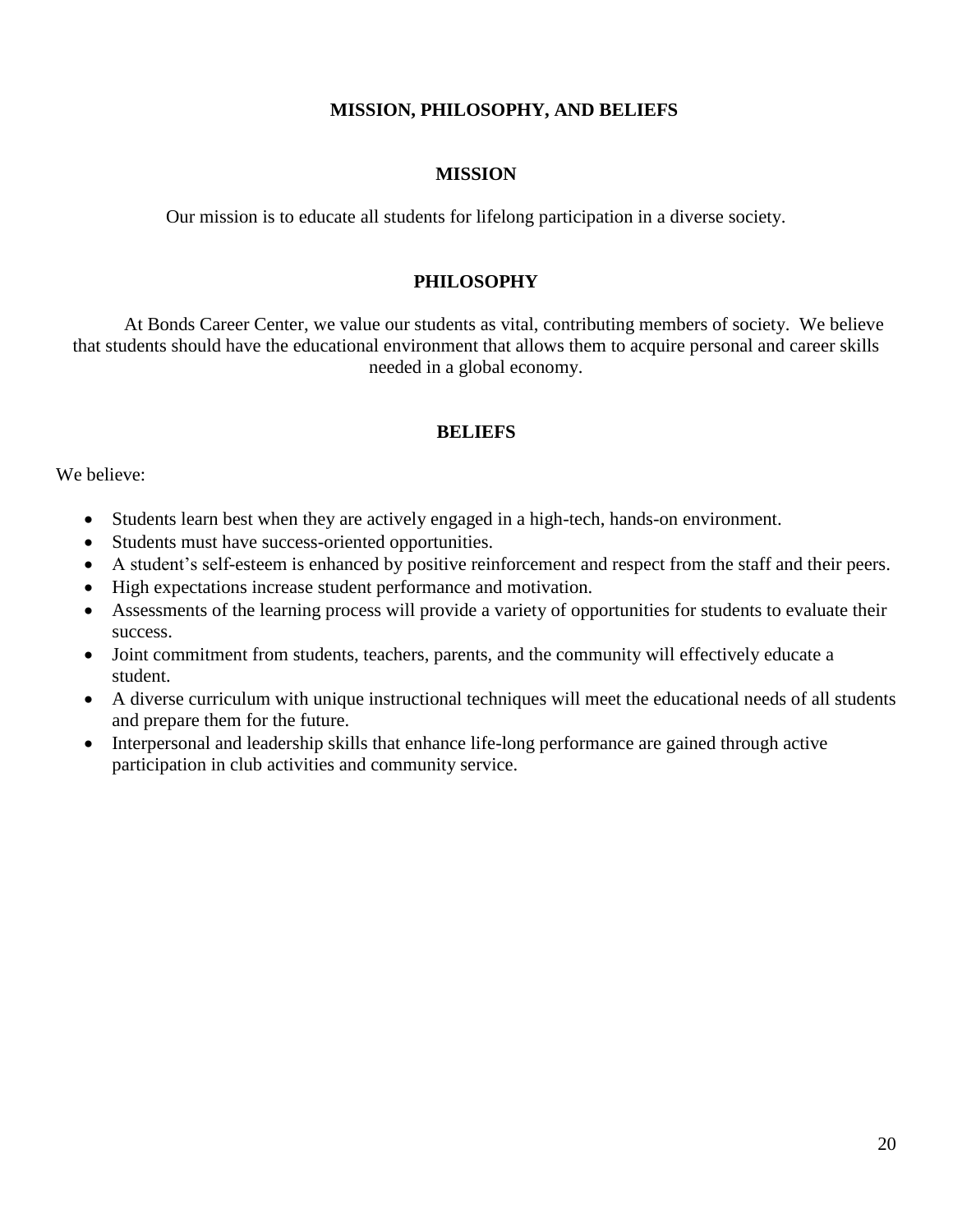## **DATA ANALYSIS AND NEEDS ASSESSMENT**

## **A. Student Achievement Needs Assessment**

**Perkins Indicators—Technical Skill Attainment, Graduation Rate, and Placement Rate**. The following table delineates the performance of our students on three of the core indicators for the *Carl D. Perkins Career and Technical Education Act of 2006* (Perkins IV) and reported each year in the School Report Card.

| <b>Core Indicator</b>                                                                                                                                                                                                                | 2013<br><b>Report</b><br>Card | 2014<br><b>Report</b><br>Card | 2015<br><b>Report</b><br>Card | 2016<br><b>Report</b><br>Card | 2017<br><b>Report</b><br>Card |
|--------------------------------------------------------------------------------------------------------------------------------------------------------------------------------------------------------------------------------------|-------------------------------|-------------------------------|-------------------------------|-------------------------------|-------------------------------|
| Technical Skill Attainment—The percentage of students enrolled in career and<br>technology courses at the center who earn a 2.0 or above on the final course<br>grade.                                                               | 96.2%                         | 96.3%                         | 95.1%                         | 98.9%                         | 82.1%                         |
| <b>Graduation Rate—The percentage of 12<sup>th</sup> grade career and technology students</b><br>who receive a SC High School Diploma in the Spring.                                                                                 | 100%                          | 93.3%                         | 99.3%                         | 98%                           | 100%                          |
| Placement Rate-The percentage of career and technology completers available<br>$\int$ for placement over a 3-year period who are actually placed in postsecondary<br>instruction, military services, or employment after graduation. | 99.4%                         | 98.5%                         | 97.4%                         | 96.5%                         | 97.9%                         |

For each of the three indicators—Technical Skill Attainment, Graduation Rate, and Placement Rate— Bonds Career Center has consistently outperformed state goals. For the 2015-2016 school year, the state goals for each indicator were 89.6%, 98%, and 97.3% respectively; and as shown above. For the 2015-2016 school year, Bonds also outperformed other centers in the state on Technical Skill Attainment (state center average 89.6%) and Graduation Rate (state center average 95%); Bonds' Placement Rate was slightly below the state average of 97.3%.

Bonds Career Center is evaluated each year by the state based on the percentage of students who are either in postsecondary instruction, military services, or employment within ten months after completing a Bonds class and graduating high school. The following table summarizes our placement rates for the last three years.

**Enrollment**. Enrollment at the career center has been on a slight decline for the last two years. There are a number of factors that have contributed to this decline some of which include faculty changes, more challenging courses, and stricter admissions policies concerning attendance and discipline. The staff at Bonds continues to brainstorm ideas to increase our enrollment. The following tables indicate enrollment history by high school and course:

| TIVE Teat Einforment History |               |               |                  |               |               |  |  |  |  |
|------------------------------|---------------|---------------|------------------|---------------|---------------|--|--|--|--|
| <b>HIGH SCHOOL</b>           | 2017-<br>2018 | 2016-<br>2017 | $2015 -$<br>2016 | 2014-<br>2015 | 2013-<br>2014 |  |  |  |  |
| Blue Ridge High School       | 101           | 100           | 95               | 134           | 131           |  |  |  |  |
| Eastside High School         | 56            | 49            | 40               | 53            | 43            |  |  |  |  |
| Greer High School            | 127           | 108           | 83               | 104           | 93            |  |  |  |  |
| Riverside High School        | 37            | 43            | 54               | 68            | 51            |  |  |  |  |
| Wade Hampton High            | 24            | 38            | 43               | 84            | 85            |  |  |  |  |
| Other High Schools           | 3             |               | 6                | 14            | 6             |  |  |  |  |
| Home Schooled                |               |               |                  |               | 3             |  |  |  |  |

## **Five Year Enrollment History**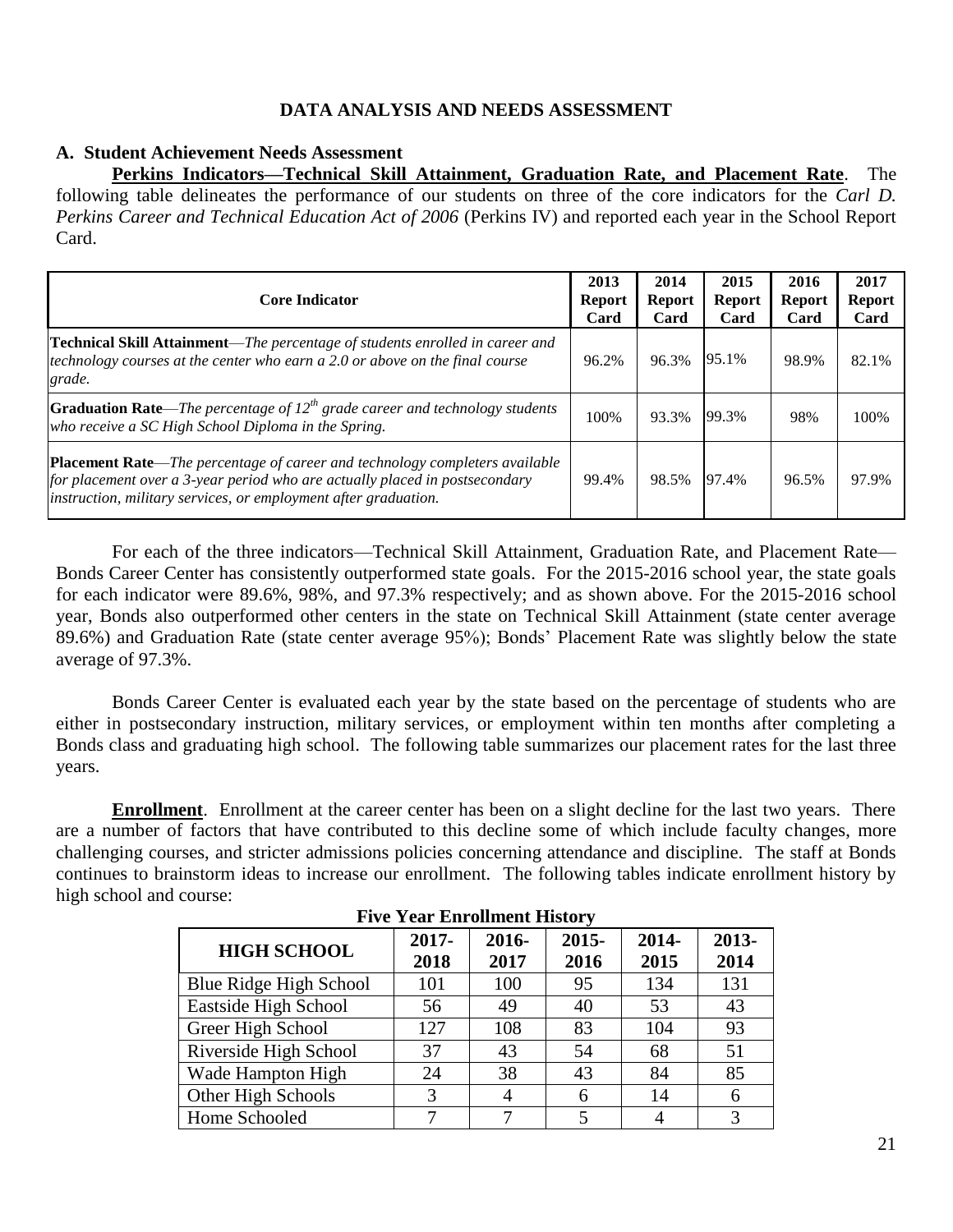| Satellite Diploma                                                                       | 4                                  | 6   | 3              |               | 5                | 5             |                |
|-----------------------------------------------------------------------------------------|------------------------------------|-----|----------------|---------------|------------------|---------------|----------------|
| <b>TOTAL</b>                                                                            | 359                                | 355 | 329            |               | 466              | 417           |                |
|                                                                                         | <b>Five Year Course Enrollment</b> |     |                |               |                  |               |                |
| <b>CLASS NAME</b>                                                                       |                                    |     |                | 2014-<br>2015 | $2015 -$<br>2016 | 2016-<br>2017 | 2017-<br>2018  |
| <b>Automotive Technology+</b>                                                           |                                    |     | 26             | 26            | 25               | 28            | 32             |
| <b>Building Construction</b>                                                            |                                    |     | 26             | 24            | 21               | 22            | 20             |
| Animation*(began 14-15, previously Web Design)                                          |                                    |     | 15             | 10            | 15               | 17            | 18             |
| Computer Programming* (new program 2014-15)                                             |                                    |     |                | 9             | 14               | 16            | 12             |
| <b>Computer Service Technology</b> * (last yr of program was 2014-15)                   |                                    |     | 9              | 9             | $\blacksquare$   | ۰             | $\blacksquare$ |
| Cosmetology                                                                             |                                    |     | 42             | 39            | 37               | 38            | 37             |
| Esthetics* (new program 2013-2014)                                                      |                                    |     | 12             | 11            | 13               | 28            | 32             |
| <b>Culinary Arts+</b>                                                                   |                                    |     | 51             | 52            | 32               | 41            | 42             |
| Health Science+ (last yr of program was 2014-15)                                        |                                    |     | 72             | 109           |                  |               |                |
| Networking* (new program 2013-2014, last yr of program was 2014-15)                     |                                    |     | 9              | 4             |                  |               |                |
| <b>Intro to Construction/Career Preparation</b> * (last yr of program<br>was 2016-2017) |                                    |     | 27             | 31            | 39               | 19            |                |
| <b>Mechatronics</b>                                                                     |                                    |     | 21             | 18            | 23               | 33            | 25             |
| Animal Science and Horticulture* (last yr of program was 2014-15)                       |                                    |     | 25             | 25            |                  |               |                |
| Welding+                                                                                |                                    |     | 62             | 80            | 81               | 80            | 78             |
| Machine Tool+(#s had been previously combined with Welding)                             |                                    |     | 16             | 24            | 23               | 29            | 26             |
| <b>Material Handling and Logistics</b> (new program 2017-18)                            |                                    |     | $\overline{a}$ |               |                  |               | $\mathfrak{D}$ |
| <b>Firefighting</b> (new program in 2015-16)                                            |                                    |     |                | ۰             | 6                | 7             | 11             |

*\*\*Source: PowerSchool 8-Day Report 8/25/17*

NOTE:  $* =$  one year classes **+** = early college classes

## **B. Teacher/Administrator Quality**

**Professional Development**. Each year, teachers set professional development goals with the principal to meet the district requirement of participating in a minimum of 24 hours of professional development during the school year. Professional development opportunities may include workshops, conferences, in-services, and coursework; at least 12 of the required hours are offered by the school. Professional development hours are tracked using the Professional Development Portal. It should be noted that the career centers were able to use the services of an instructional coach for the last three years to assist with scheduling and offering professional development in addition to helping teachers record their hours on the portal.

The following table shows the professional development offerings for the career centers this year. These offerings were planned by the assistant director with input from the directors, counselor, teachers, and CTE staff. The minimum 12 hours of professional development required to be offered by the school was scheduled across all four career centers to include all teachers, counselors, and administrators at each school. The individual centers may have also offered additional professional development hours depending on the school goals as defined by the director.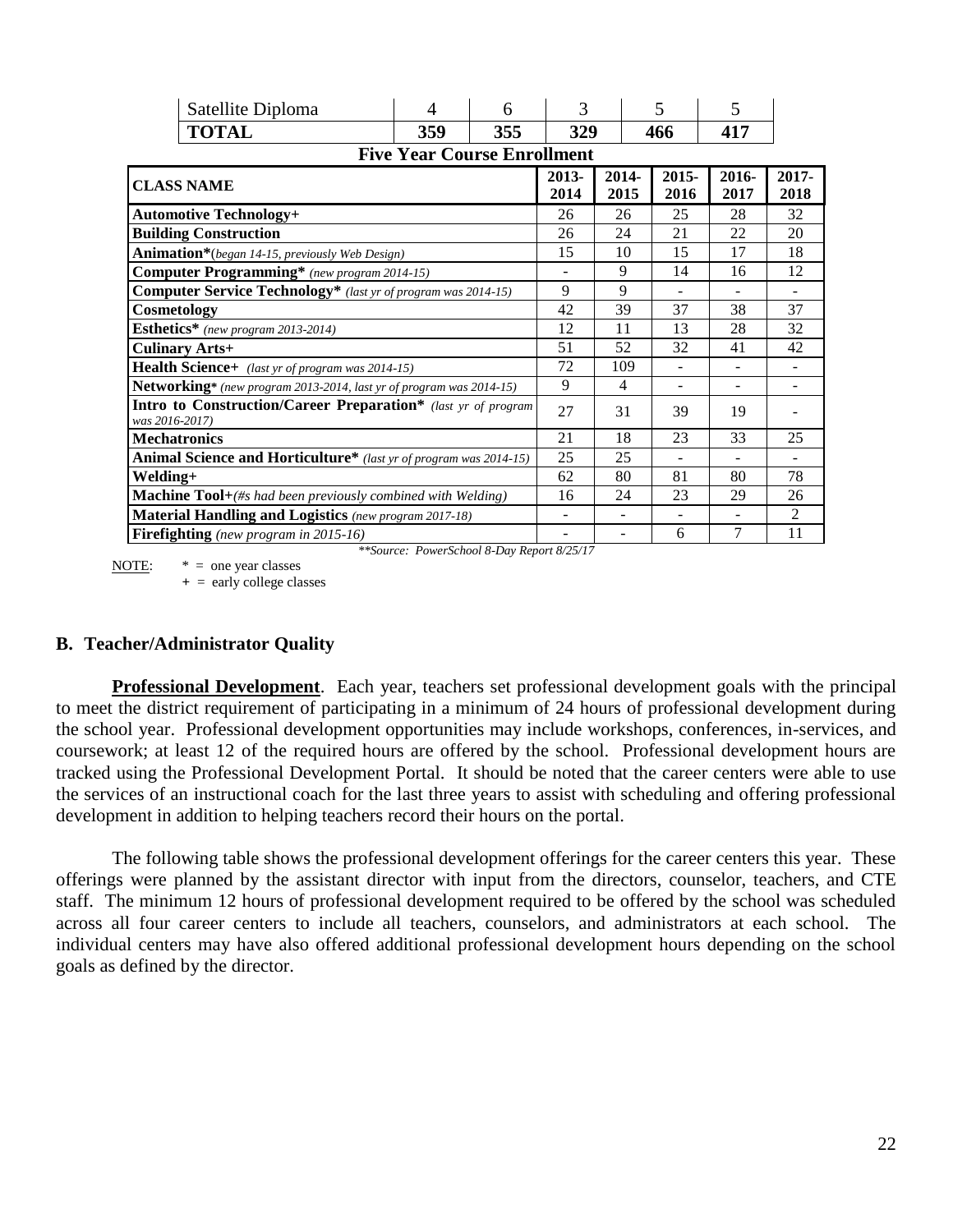# **2016-2017 Professional Development Plan – Bonds Career Center**

| Date & Time | <b>Details</b>                                                                        | <b>Points</b> |
|-------------|---------------------------------------------------------------------------------------|---------------|
| August 15   | Safety & Active Shooter Video, Discuss                                                | 2             |
| August 16   | Google Drive, Outlook Calendar, Lesson Plan Template                                  | 2             |
| August 17   | District CTE Update, WBL, Advisory Committee Meetings, &<br><b>Industry Tours</b>     | $\mathfrak z$ |
| August 21   | Using Large Format Printer/Poster Art Software                                        | 1             |
| October 19  | Tour and Observe Classrooms at Anderson School District 1 & 2<br><b>Career Center</b> | 4             |
| February    | Photoshop Workshop (3 different classes given)                                        | 3             |
|             | <b>TOTAL POINTS OFFERED</b>                                                           | 14            |

## **C. School Climate**

**Parental Satisfaction**. The following table indicates the parental participation and feedback information available from our school report cards. Teacher logs are also used to track parental contact and are available through the Incident Management System (IMS) and/or written logs kept by the teacher.

| <b>Evaluations by Parents</b>  |       |      |      |      |      |  |  |  |  |
|--------------------------------|-------|------|------|------|------|--|--|--|--|
|                                | 2013  | 2014 | 2015 | 2016 | 2017 |  |  |  |  |
| Percent satisfied with         | 88.9% | 93%  | 93%  | 93%  | 93%  |  |  |  |  |
| learning environment           |       |      |      |      |      |  |  |  |  |
| Percent satisfied with social  | 83.4% | 87%  | 93%  | 93%  | 93%  |  |  |  |  |
| and physical environment       |       |      |      |      |      |  |  |  |  |
| Percent satisfied with school- | 90.7% | 74%  | 84%  | 84%  | 76%  |  |  |  |  |
| home relations                 |       |      |      |      |      |  |  |  |  |